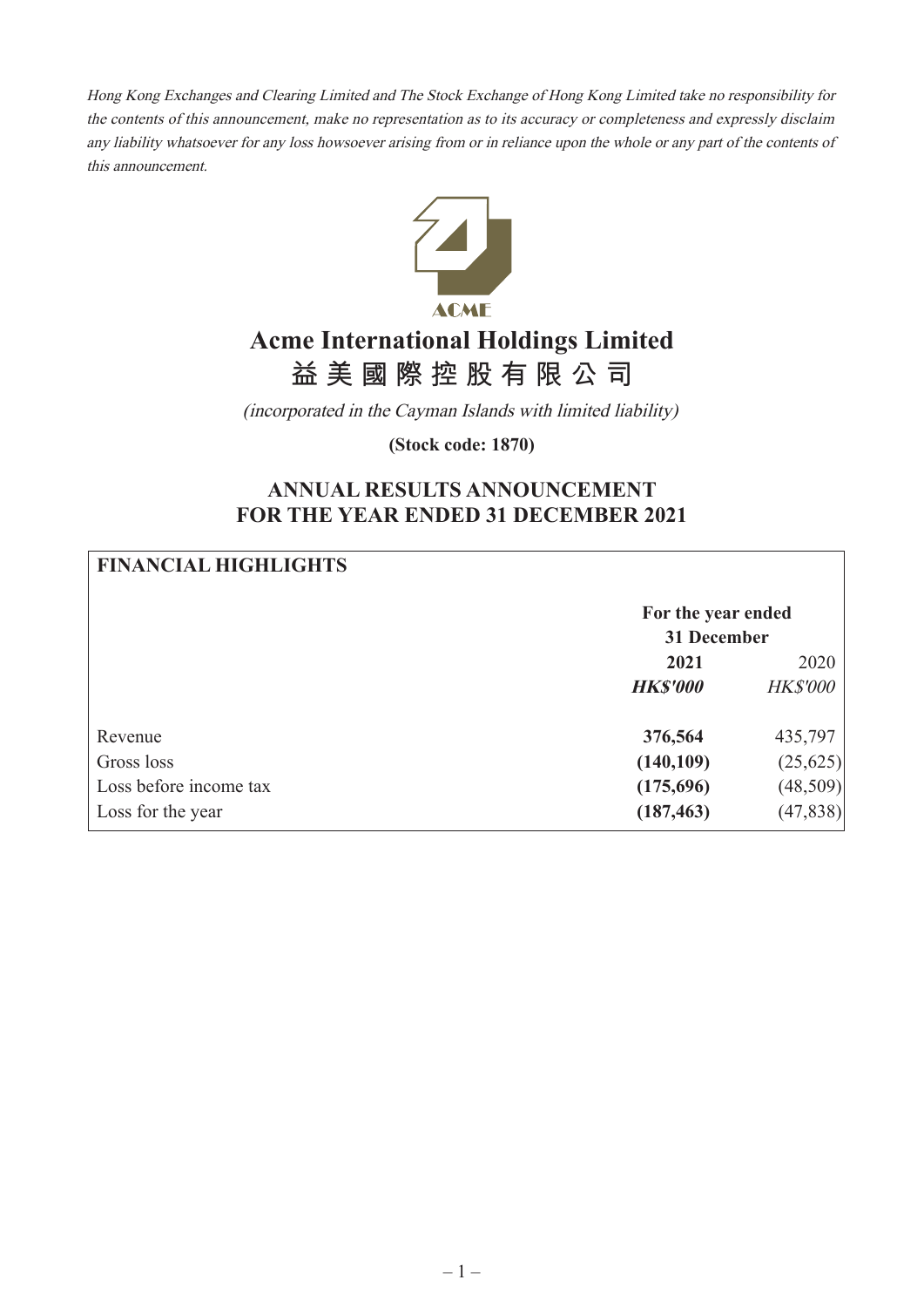# **ANNUAL RESULTS**

The board (the "Board") of directors (the "Directors") of Acme International Holdings Limited (the "Company") presents the consolidated results of the Company and its subsidiaries (collectively as the "Group") for the year ended 31 December 2021 (the "Year"), together with the audited comparative figures for the year ended 31 December 2020 as follows:

# **CONSOLIDATED INCOME STATEMENT**

|                                          |                | <b>Year ended 31 December</b> |            |
|------------------------------------------|----------------|-------------------------------|------------|
|                                          |                | 2021                          | 2020       |
|                                          | <b>Note</b>    | <b>HK\$'000</b>               | HK\$'000   |
| Revenue                                  | $\mathfrak{Z}$ | 376,564                       | 435,797    |
| Cost of sales                            | 5              | (516, 673)                    | (461, 422) |
| Gross loss                               |                | (140, 109)                    | (25, 625)  |
| Other income                             |                | 715                           | 6,775      |
| Other (losses)/gains, net                | $\overline{4}$ | (2, 428)                      | 599        |
| Administrative expenses                  | 5              | (31,982)                      | (30, 012)  |
| <b>Operating loss</b>                    |                | (173, 804)                    | (48, 263)  |
| Finance income                           |                | 78                            | 365        |
| Finance costs                            |                | (1,970)                       | (611)      |
| Finance costs, net                       |                | (1,892)                       | (246)      |
| Loss before income tax                   |                | (175, 696)                    | (48,509)   |
| Income tax (expenses)/credits            | 6              | (11,767)                      | 671        |
| Loss for the year                        |                | (187, 463)                    | (47, 838)  |
| Loss per share attributable to owners of |                |                               |            |
| the Company for the year                 | 8              |                               |            |
| - Basic and diluted (HK cents)           |                | (33.58)                       | (9.20)     |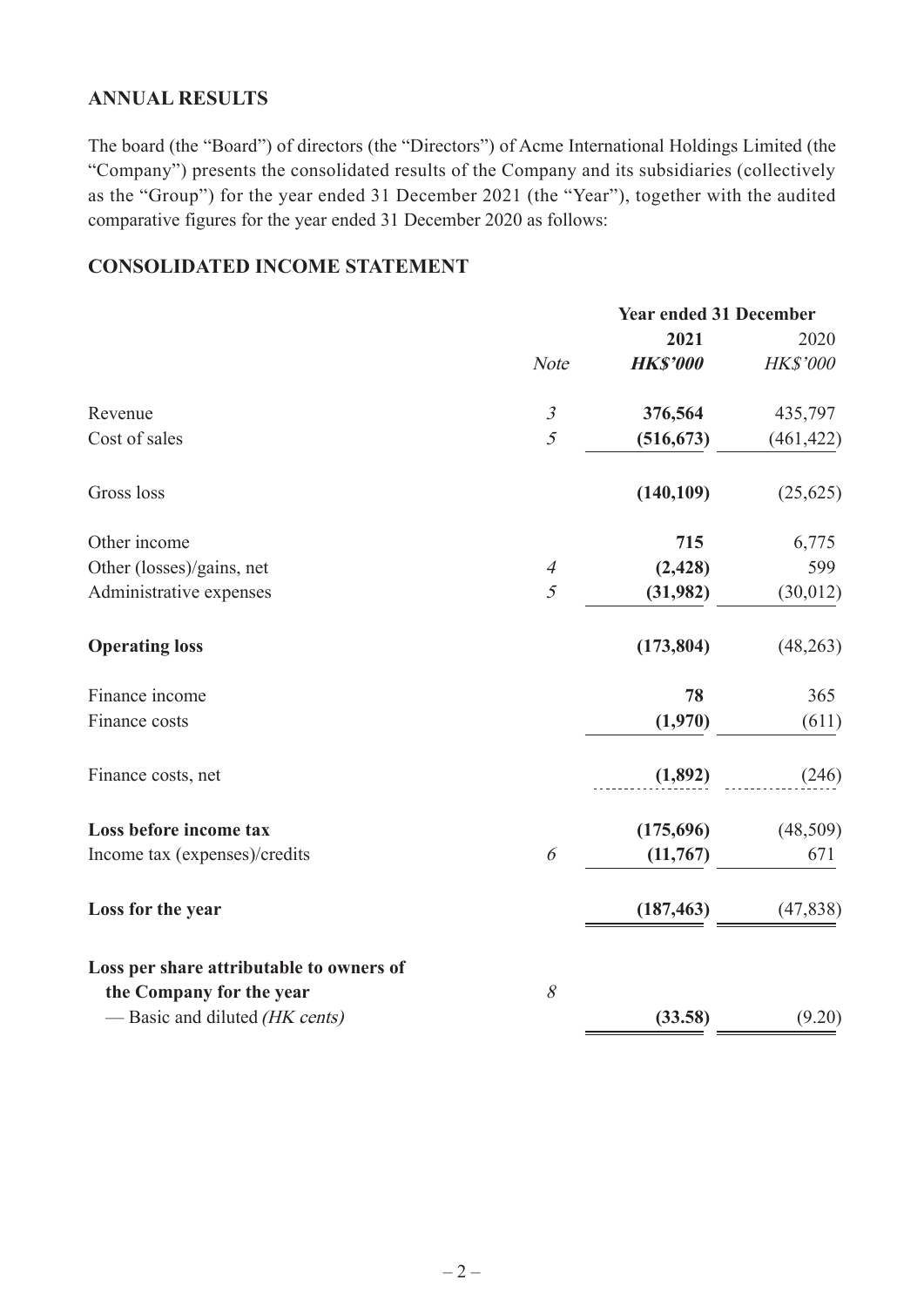# **CONSOLIDATED STATEMENT OF COMPREHENSIVE INCOME**

|                                                  | <b>Year ended 31 December</b> |                 |  |
|--------------------------------------------------|-------------------------------|-----------------|--|
|                                                  | 2021                          | 2020            |  |
|                                                  | <b>HKS'000</b>                | <b>HK\$'000</b> |  |
| Loss for the year                                | (187, 463)                    | (47, 838)       |  |
| Other comprehensive loss:                        |                               |                 |  |
| Item that will not be reclassified to            |                               |                 |  |
| consolidated income statement                    |                               |                 |  |
| Changes in the fair value of financial assets    |                               |                 |  |
| at fair value through other comprehensive income |                               | (7,682)         |  |
| Other comprehensive loss for the year            |                               | (7,682)         |  |
| Total comprehensive loss for the year            | (187, 463)                    | (55, 520)       |  |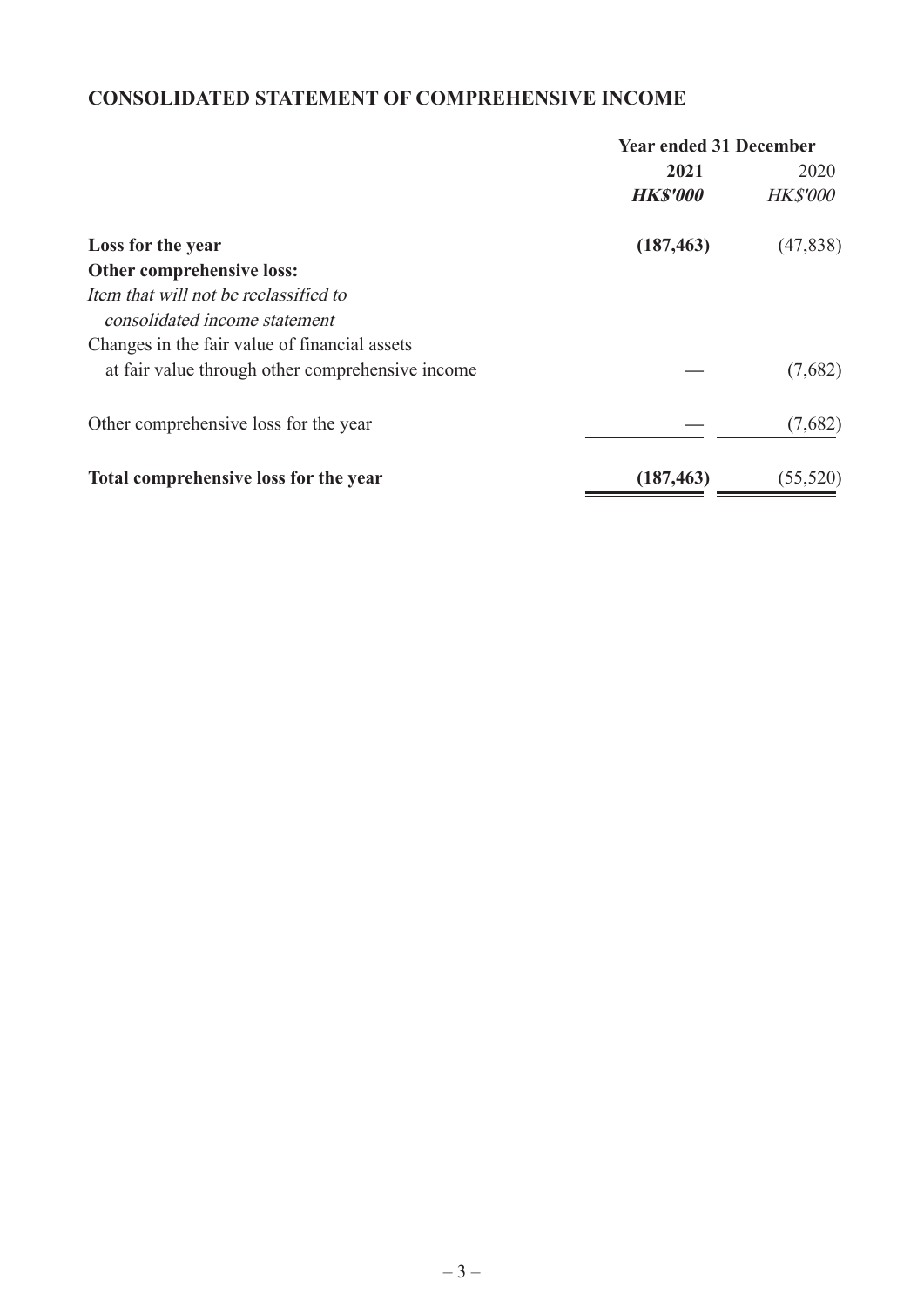# **CONSOLIDATED STATEMENT OF FINANCIAL POSITION**

| As at 31 December           |      |                                                                                       |
|-----------------------------|------|---------------------------------------------------------------------------------------|
| 2021<br>2020                |      |                                                                                       |
| HK\$'000<br><b>HK\$'000</b> | Note |                                                                                       |
|                             |      | <b>ASSETS</b>                                                                         |
|                             |      | <b>Non-current assets</b>                                                             |
| 4,462<br>1,769              |      | Property, plant and equipment                                                         |
| 680<br>759                  |      | Intangible asset                                                                      |
| 6,693                       |      | Deferred income tax assets                                                            |
| 925<br>2,280                |      | Deposits and prepayments                                                              |
| 6,067<br>11,501             |      |                                                                                       |
|                             |      | <b>Current assets</b>                                                                 |
| 38,650<br>29,571            |      | Inventories                                                                           |
| 62,091<br>71,970            | 9    | Trade and retention receivables                                                       |
| 156,639<br>233,805          | 10   | Contract assets                                                                       |
| 10,698<br>20,654            |      | Deposits, prepayments and other receivables                                           |
| 65,374<br>62,229            |      | Pledged deposits                                                                      |
| 8,461<br>2,930              |      | Restricted deposits                                                                   |
| 22,294<br>42,135            |      | Cash and cash equivalents                                                             |
| 355,128<br>472,373          |      |                                                                                       |
| 361,195<br>483,874          |      | <b>Total assets</b>                                                                   |
|                             |      |                                                                                       |
|                             |      |                                                                                       |
| 5,200                       |      |                                                                                       |
| 147,997<br>312,654          |      | Reserves                                                                              |
| 154,237<br>317,854          |      | <b>Total equity</b>                                                                   |
| 6,240                       | 11   | <b>EQUITY</b><br><b>Equity attributable to owners of the Company</b><br>Share capital |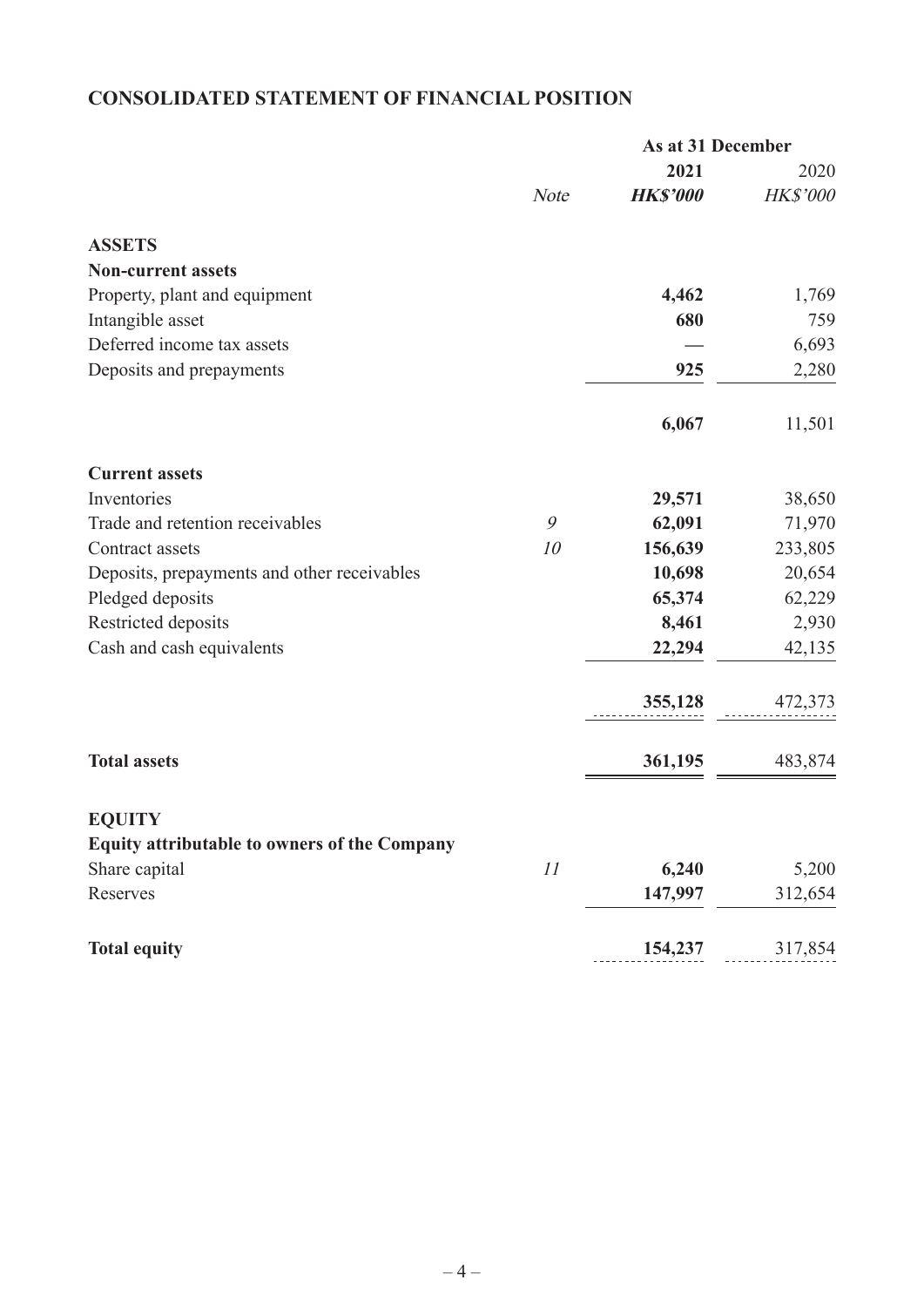|                                     |             | As at 31 December |          |  |
|-------------------------------------|-------------|-------------------|----------|--|
|                                     |             | 2021              | 2020     |  |
|                                     | <b>Note</b> | <b>HK\$'000</b>   | HK\$'000 |  |
| <b>LIABILITIES</b>                  |             |                   |          |  |
| <b>Non-current liabilities</b>      |             |                   |          |  |
| Lease liabilities                   |             | 2,262             | 791      |  |
| Deferred income tax liabilities     |             | 18                | 12       |  |
| Provisions                          |             | 1,252             | 1,446    |  |
|                                     |             | 3,532             | 2,249    |  |
| <b>Current liabilities</b>          |             |                   |          |  |
| Trade, bills and retention payables | 12          | 124,584           | 137,602  |  |
| <b>Contract liabilities</b>         | 10          | 6,381             | 6,714    |  |
| Other payables and accruals         |             | 7,216             | 6,183    |  |
| Income tax liabilities              |             | 1,301             | 649      |  |
| Borrowings                          |             | 49,300            | 5,262    |  |
| Lease liabilities                   |             | 2,247             | 419      |  |
| Provisions                          |             | 12,397            | 6,942    |  |
|                                     |             | 203,426           | 163,771  |  |
| <b>Total liabilities</b>            |             | 206,958           | 166,020  |  |
| <b>Total equity and liabilities</b> |             | 361,195           | 483,874  |  |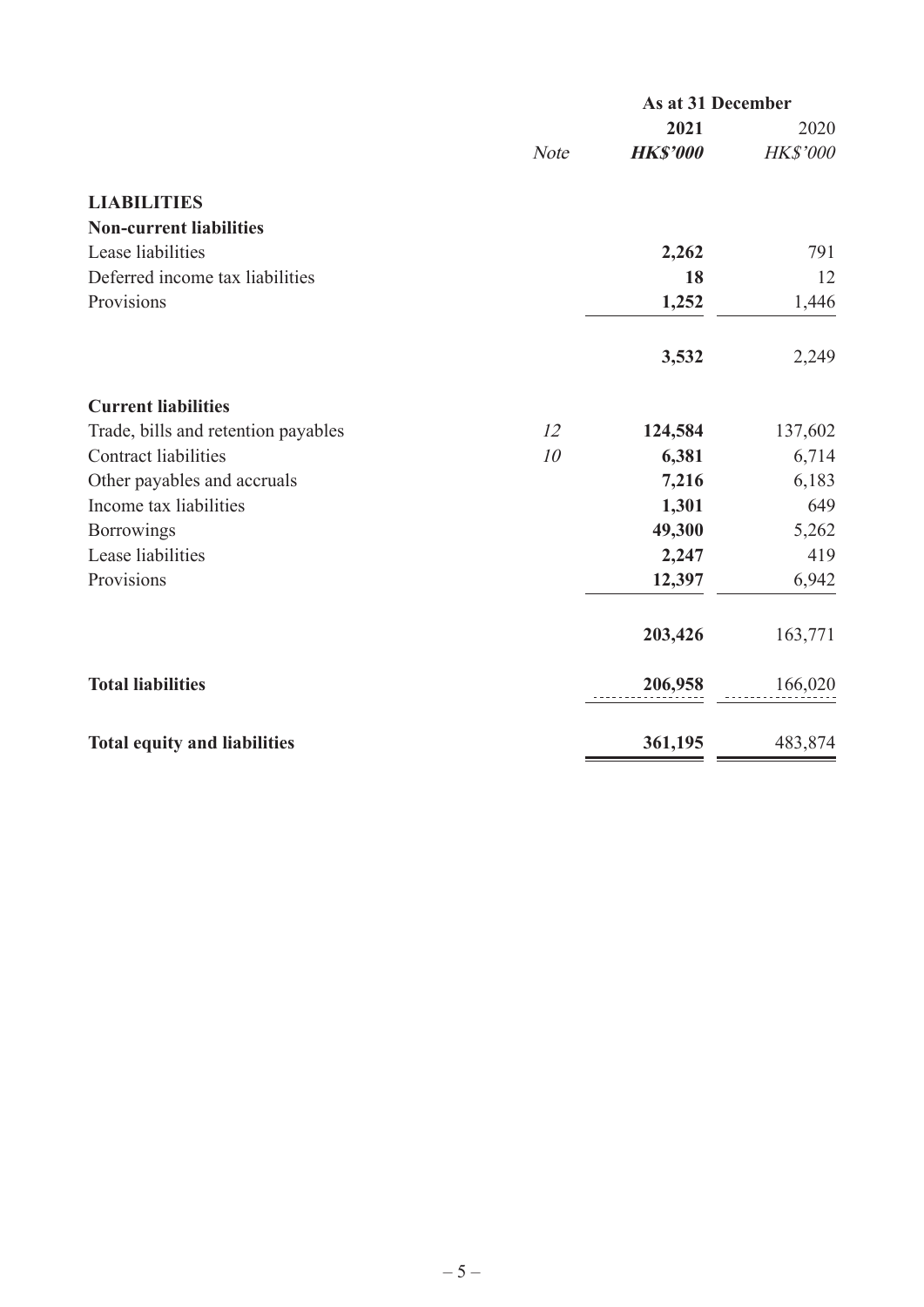# **NOTES TO THE CONSOLIDATED FINANCIAL STATEMENTS**

#### **1 GENERAL INFORMATION**

Acme International Holdings Limited was incorporated in the Cayman Islands on 17 August 2018 as an exempted company with limited liability under the Companies Law, Cap. 22 (Law 3 of 1961, as consolidated and revised) of the Cayman Islands. The address of the Company's registered office is Cricket Square, Hutchins Drive, PO Box 2681, Grand Cayman KY1-1111, Cayman Islands.

The Company is an investment holding company and its subsidiaries are principally engaged in the provision of design and build solutions for façade works ("Façade Works Business") and provision of design and build solutions for building maintenance unit ("BMU") systems ("BMU Systems Business") in Hong Kong.

The Company's shares were listed on the Main Board of The Stock Exchange of Hong Kong Limited (the "Stock Exchange").

The consolidated financial statements are presented in thousands of Hong Kong dollars ("HK\$'000"), unless otherwise stated.

#### **2 BASIS OF PREPARATION**

The consolidated financial statements of the Group have been prepared in accordance with Hong Kong Financial Reporting Standards ("HKFRSs") and requirements of the Hong Kong Companies Ordinance Cap. 622.

The consolidated financial statements have been prepared under the historical cost convention.

The preparation of consolidated financial statements in conformity with HKFRSs requires the use of certain critical accounting estimates. It also requires management to exercise its judgement in the process of applying the Group's accounting policies. The areas involving a higher degree of judgement or complexity, or areas where assumptions and estimates are significant to the consolidated financial statements.

#### **(a) New and amended standards adopted by the Group**

The Group has applied the following standards and amendments for the first time for their annual reporting period commencing 1 January 2021:

— Interest Rate Benchmark Reform — Phase 2 — amendments to HKFRS 9, HKAS 39, HKFRS 7, HKFRS 4 and HKFRS 16

The amendments listed above did not have any impact on the amounts recognised in prior periods and are not expected to significantly affect the current or future periods.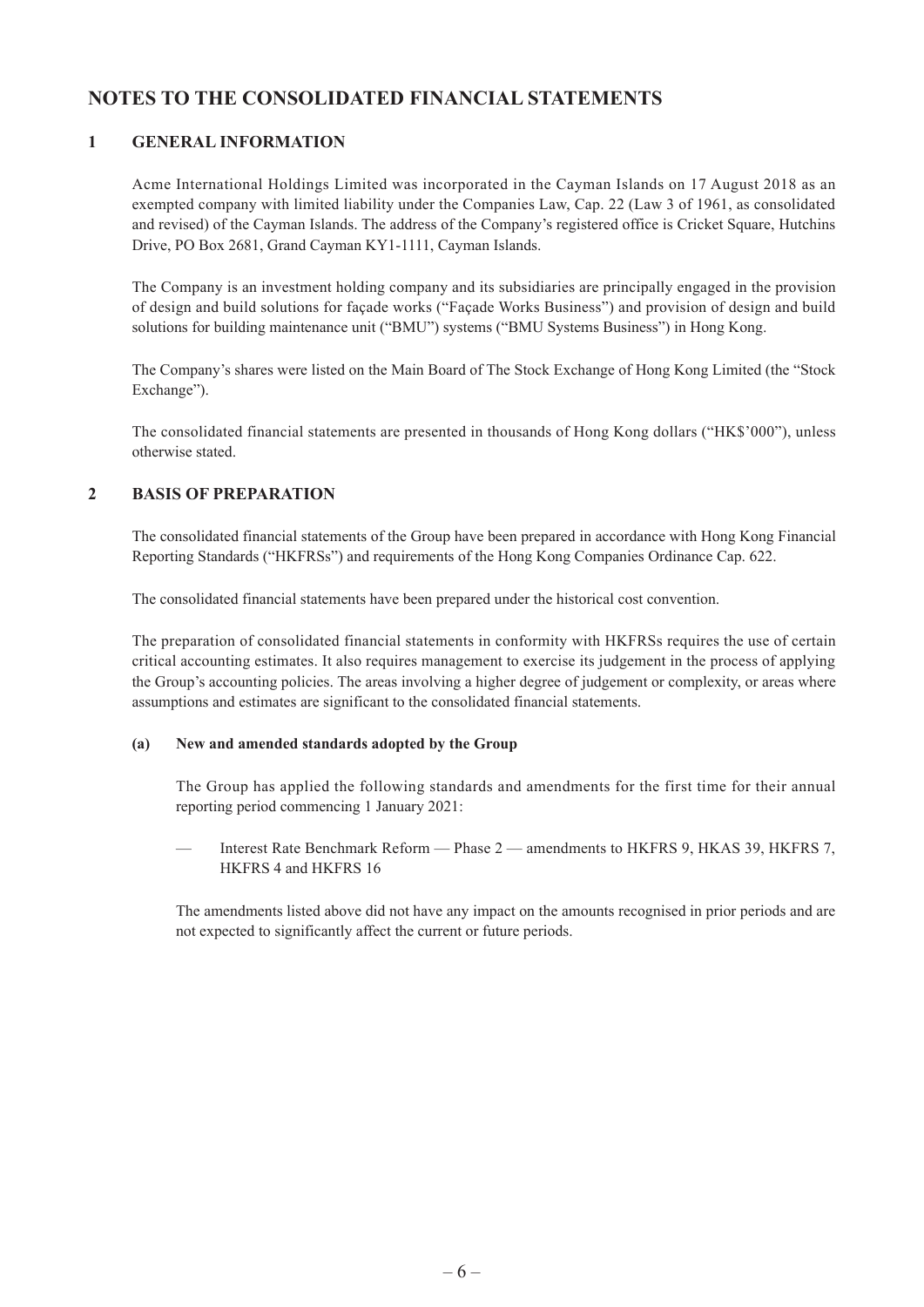#### **(b) New standards and amendments to existing standards not yet adopted by the Group**

The following are new standards and amendments to existing standards that have been published and are mandatory for the Group's accounting periods beginning after 1 January 2021 or later periods, but have not been early adopted by the Group:

|                                                               |                                                                                                                                          | <b>Effective for</b><br>accounting year<br>beginning<br>on or after |
|---------------------------------------------------------------|------------------------------------------------------------------------------------------------------------------------------------------|---------------------------------------------------------------------|
| Amendments to Annual<br><b>Improvements Project</b>           | Annual Improvements to HKFRS Standards<br>2018-2020 Cycle                                                                                | 1 January 2022                                                      |
| Revised Accounting Guideline 5                                | Merger Accounting for Common Control<br>Combinations                                                                                     | 1 January 2022                                                      |
| HKAS 37 (Amendments)                                          | Onerous Contracts — Cost of Fulfilling<br>a Contract                                                                                     | 1 January 2022                                                      |
| HKFRS 3 (Amendments)                                          | Reference to the Conceptual Framework                                                                                                    | 1 January 2022                                                      |
| HKAS 16 (Amendments)                                          | Property, Plant and Equipment: Proceeds before<br>intended use                                                                           | 1 January 2022                                                      |
| HKFRS <sub>17</sub>                                           | <b>Insurance Contracts</b>                                                                                                               | 1 January 2023                                                      |
| Amendments to HKAS 1                                          | Classification of Liabilities as Current or<br>Non-current                                                                               | 1 January 2023                                                      |
| Hong Kong Interpretation 5<br>(2020)                          | Presentation of Financial Statements —<br>Classification by the Borrower of<br>a Term Loan that Contains a Repayment<br>on Demand Clause | 1 January 2023                                                      |
| Amendments to HKAS 1 and<br><b>HKFRS</b> Practice Statement 2 | Disclosure of Accounting Policies                                                                                                        | 1 January 2023                                                      |
| Amendments to HKAS 8                                          | Definition of Accounting Estimates                                                                                                       | 1 January 2023                                                      |
| Amendments to HKAS 12                                         | Deferred Tax related to Assets and Liabilities<br>arising from a Single Transaction                                                      | 1 January 2023                                                      |
| Amendments to HKFRS 10 and<br>HKAS <sub>28</sub>              | Sale or Contribution of Assets between an<br>Investor and its Associate or Joint Ventures                                                | To be determined                                                    |

The Group is in the process of assessing potential impact of the above other new standards and amendments to existing standards that is relevant to the Group upon initial application. The management of the Group plans to adopt these new standards and amendments to existing standards when they become effective.

#### **3 REVENUE AND SEGMENT INFORMATION**

Management has determined the operating segments based on the information reviewed by the chief operating decision-maker ("CODM"). The CODM, who is responsible for allocating resources and assessing performance of the operating segment, has been identified as the Executive Directors of the Company.

Operating segments are reported in the manner consistent with the internal reporting provided to the CODM. The Group is subject to similar business risk, and resources are allocated based on what is beneficial to the Group in enhancing the value as a whole.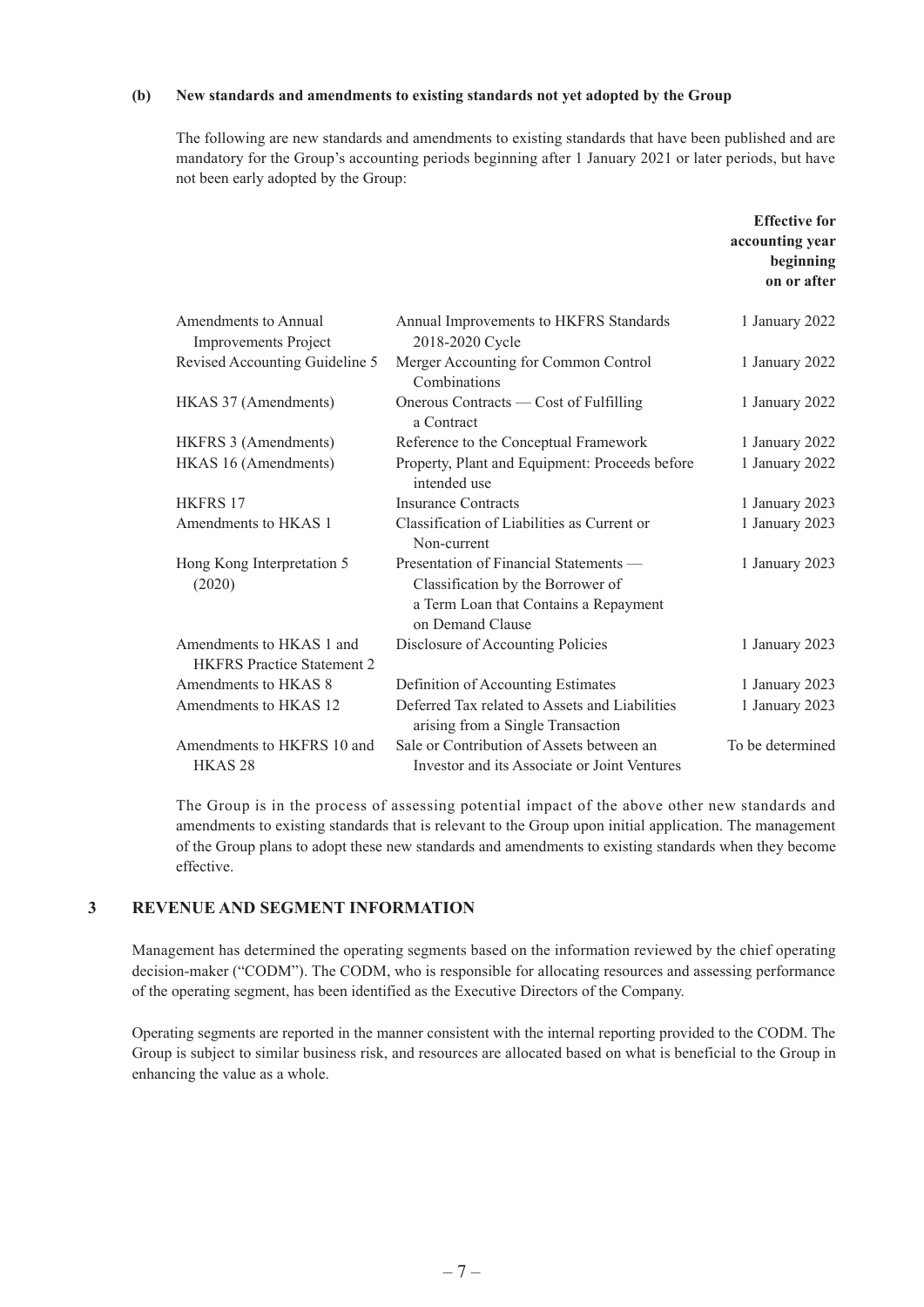The Group is principally engaged in the following:

- Façade Works Business provision of design and build solutions for façade works; and
- BMU Systems Business provision of design and build solutions for BMU systems

Segment assets mainly exclude right-of-use assets for properties, intangible assets, deferred tax assets, pledged deposits, restricted deposits, cash and cash equivalents and other assets that are managed on a central basis.

Segment liabilities mainly exclude borrowings, lease liabilities, income tax payable, deferred tax liabilities, and other liabilities that are managed on a central basis.

Unallocated corporate expenses represent costs that are used for all segments, including depreciation expenses of HK\$2,242,000 (2020: HK\$2,210,000) and amortisation expenses of HK\$79,000 (2020: HK\$26,000).

(a) Revenue from customers contributing over 10% of the total revenue of the Group for the Year is as follows:

|                         | <b>Year ended 31 December</b> |          |
|-------------------------|-------------------------------|----------|
|                         | 2021                          | 2020     |
|                         | <b>HKS'000</b>                | HK\$'000 |
| Customer A              |                               |          |
| - Façade Works Business | 115,290                       | 144,613  |
| - BMU Systems Business  | 16,623                        | 12,779   |
|                         | 131,913                       | 157,392  |
| Customer B              |                               |          |
| - Façade Works Business | 18,165                        | 92,842   |
| -BMU Systems Business   | 19,966                        | 18,069   |
|                         | 38,131                        | 110,911  |
| Customer C              |                               |          |
| - Façade Works Business | 29,605                        | 40,937   |
| - BMU Systems Business  | 20,641                        | 26,924   |
|                         | 50,246                        | 67,861   |
| Customer D              |                               |          |
| - Façade Works Business | 48,012                        | 56,674   |
| -BMU Systems Business   | 6,770                         | 2,576    |
|                         | 54,782                        | 59,250   |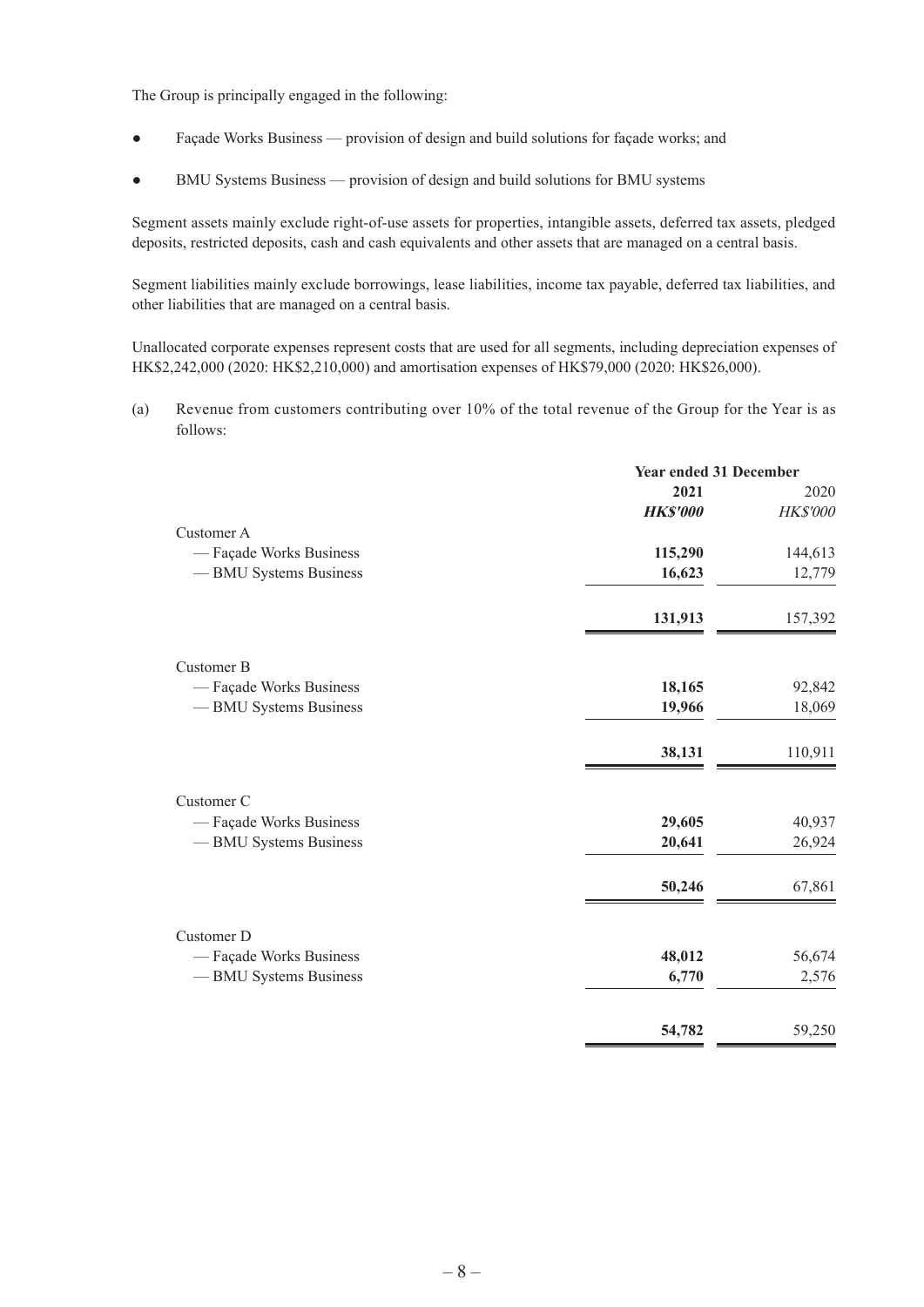#### (b) Revenue by customers' geographical location

The Group's revenue from external customers by geographical location, which is determined by locations of the customers is as follows:

|           |                 | <b>Year ended 31 December</b> |  |
|-----------|-----------------|-------------------------------|--|
|           | 2021            | 2020                          |  |
|           | <b>HK\$'000</b> | <b>HK\$'000</b>               |  |
| Hong Kong | 360,663         | 435,797                       |  |
| Macau     | 15,901          |                               |  |
|           | 376,564         | 435,797                       |  |
|           |                 |                               |  |

All of the Group's assets and liabilities are located in Hong Kong. Accordingly, no analysis by geographical basis for the year ended 31 December 2021 is presented (2020: Nil).

The Executive Directors assess the performance of the operating segments based on their underlying profit or loss, which is measured by profit or loss before income tax, excluding finance income, finance costs, depreciation on right-of-use assets of properties, amortisation of intangible asset and other corporate items, which are managed on a central basis.

|                                | <b>Façade Works Business</b><br><b>Year ended 31 December</b> |                 | <b>BMU Systems Business</b><br><b>Year ended 31 December</b> |          | <b>Total</b>                  |                 |
|--------------------------------|---------------------------------------------------------------|-----------------|--------------------------------------------------------------|----------|-------------------------------|-----------------|
|                                |                                                               |                 |                                                              |          | <b>Year ended 31 December</b> |                 |
|                                | 2021                                                          | 2020            | 2021                                                         | 2020     | 2021                          | 2020            |
|                                | <b>HKS'000</b>                                                | <b>HK\$'000</b> | <b>HKS'000</b>                                               | HK\$'000 | <b>HKS'000</b>                | <b>HK\$'000</b> |
| Revenue from external customer |                                                               |                 |                                                              |          |                               |                 |
| recognised over time           | 213,485                                                       | 336,203         | 163,079                                                      | 99,594   | 376,564                       | 435,797         |
| Segment results                | (200, 858)                                                    | (66,744)        | 35,450                                                       | 23,951   | (165, 408)                    | (42, 793)       |
| Unallocated other              |                                                               |                 |                                                              |          |                               |                 |
| operating income               |                                                               |                 |                                                              |          | 94                            |                 |
| Unallocated corporate expenses |                                                               |                 |                                                              |          | (8, 490)                      | (5,470)         |
| Finance income                 |                                                               |                 |                                                              |          | 78                            | 365             |
| Finance costs                  |                                                               |                 |                                                              |          | (1,970)                       | (611)           |
| Loss before income tax         |                                                               |                 |                                                              |          | (175,696)                     | (48,509)        |
| Income tax (expenses)/credits  |                                                               |                 |                                                              |          | (11,767)                      | 671             |
| Loss for the year              |                                                               |                 |                                                              |          | (187, 463)                    | (47, 838)       |
| Other segment information:     |                                                               |                 |                                                              |          |                               |                 |
| Additions to property,         |                                                               |                 |                                                              |          |                               |                 |
| plant and equipment            | 56                                                            | 365             | 86                                                           | 42       | 142                           | 407             |
| Depreciation                   | 577                                                           | 1,283           | 43                                                           | 65       | 620                           | 1,348           |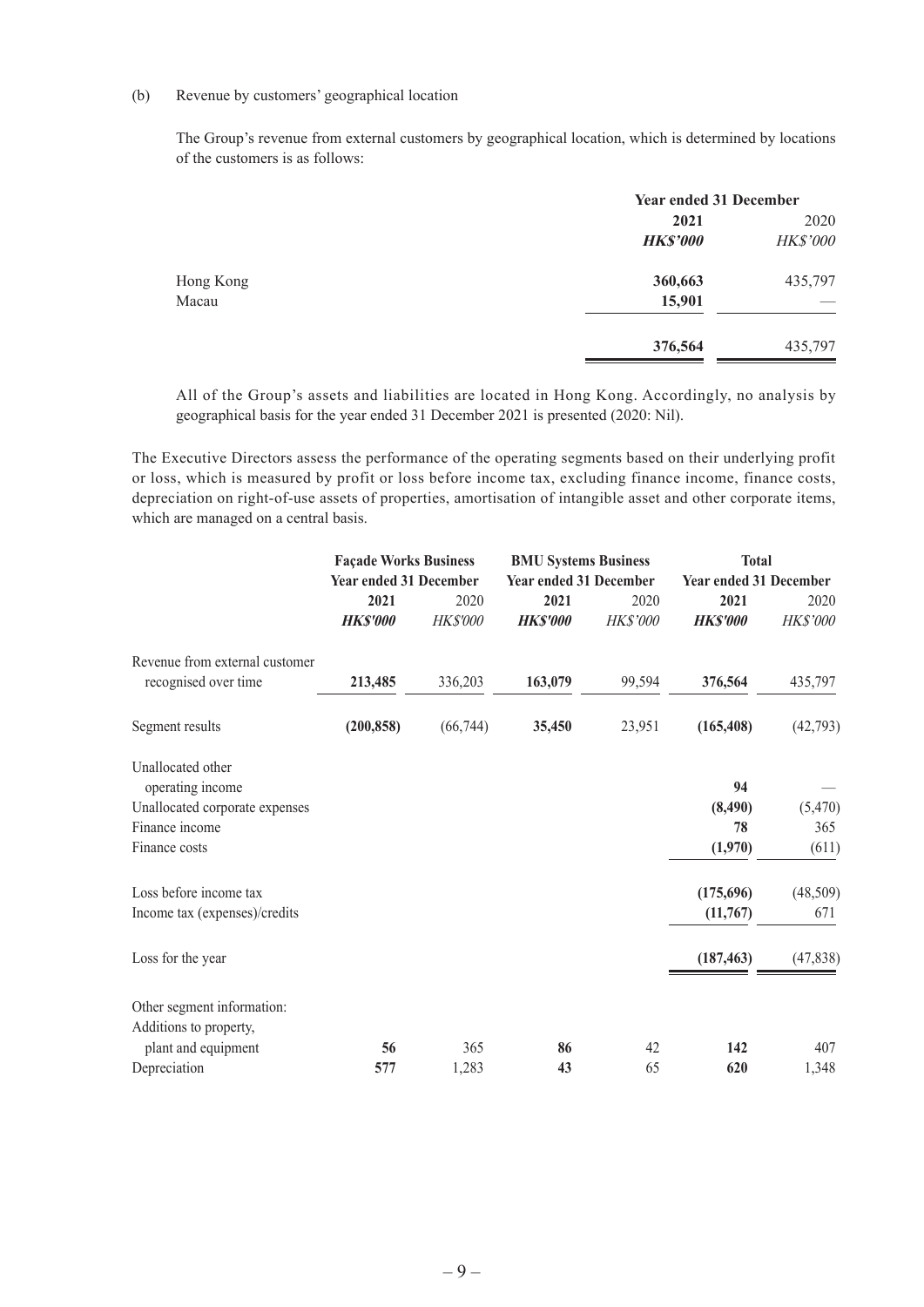|                         | <b>Façade Works Business</b> |                 | <b>BMU Systems Business</b> |                 | <b>Total</b>      |          |
|-------------------------|------------------------------|-----------------|-----------------------------|-----------------|-------------------|----------|
|                         | As at 31 December            |                 | As at 31 December           |                 | As at 31 December |          |
|                         | 2021                         | 2020            | 2021                        | 2020            | 2021              | 2020     |
|                         | <b>HKS'000</b>               | <i>HK\$'000</i> | <b>HKS'000</b>              | <b>HK\$'000</b> | <b>HKS'000</b>    | HK\$'000 |
| Segment assets          | 128,927                      | 265,239         | 130,863                     | 102,467         | 259,790           | 367,706  |
| Unallocated assets      |                              |                 |                             |                 | 101,405           | 116,168  |
| Total assets            |                              |                 |                             |                 | 361,195           | 483,874  |
| Segment liabilities     | 121,762                      | 145,890         | 28,387                      | 11,636          | 150,149           | 157,526  |
| Unallocated liabilities |                              |                 |                             |                 | 56,809            | 8,494    |
| Total liabilities       |                              |                 |                             |                 | 206,958           | 166,020  |

### **4 OTHER (LOSSES)/GAINS, NET**

|                                                        | <b>Year ended 31 December</b> |                 |
|--------------------------------------------------------|-------------------------------|-----------------|
|                                                        | 2021                          | 2020            |
|                                                        | <b>HKS'000</b>                | <b>HK\$'000</b> |
| Foreign exchange differences, net                      | (349)                         | 599             |
| Write off of prepayment for information system upgrade | (2,081)                       |                 |
| Others                                                 |                               |                 |
|                                                        | (2, 428)                      | 599             |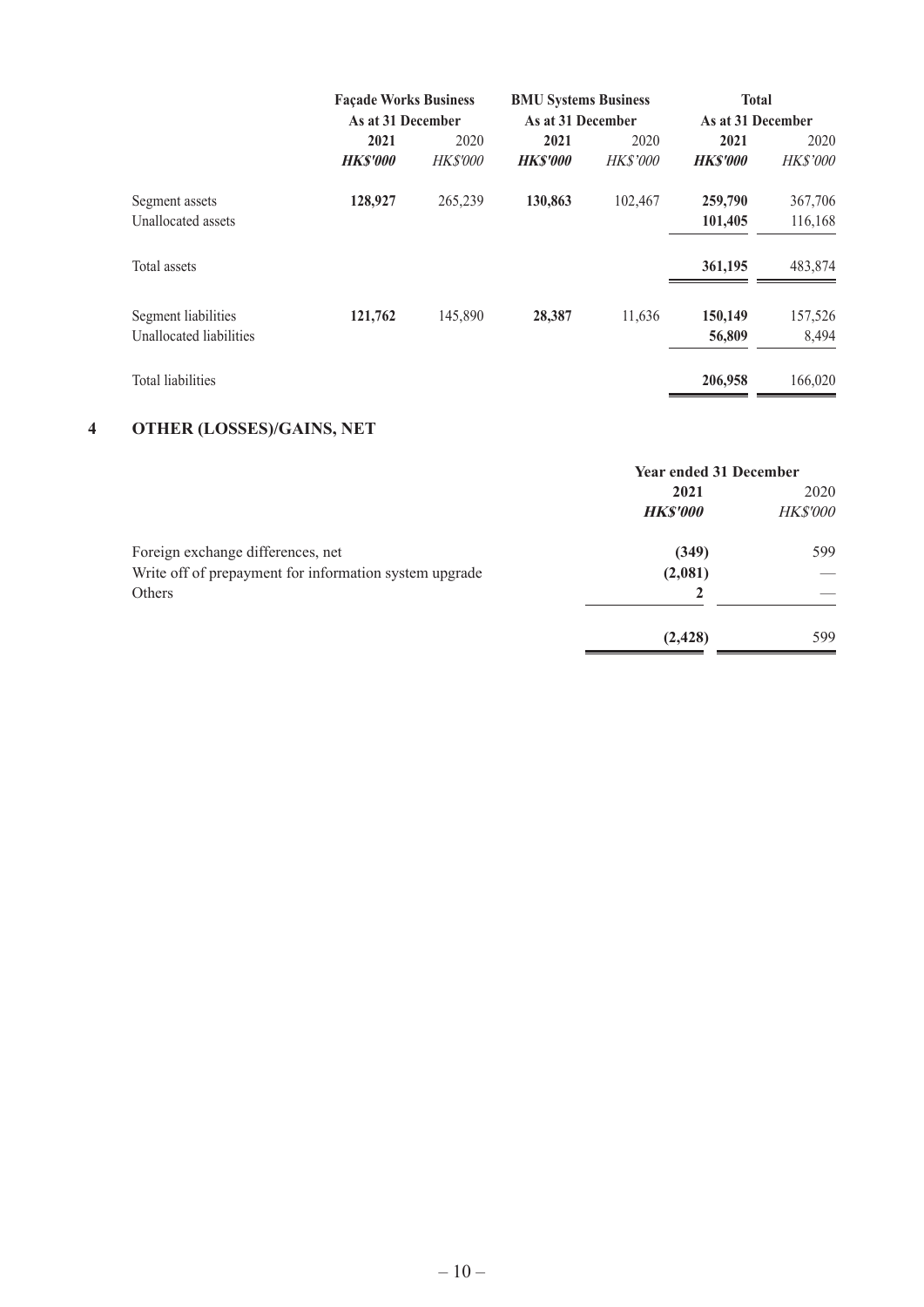#### **5 EXPENSES BY NATURE**

|                                                                 | <b>Year ended 31 December</b> |                 |
|-----------------------------------------------------------------|-------------------------------|-----------------|
|                                                                 | 2021                          | 2020            |
|                                                                 | <b>HKS'000</b>                | <b>HK\$'000</b> |
| Construction costs recognised in cost of sales (Note a)         | 511,213                       | 456,881         |
| Provision for onerous construction contracts                    | 5,377                         | 3,803           |
| Entertainment expenses                                          | 1,239                         | 855             |
| Office expenses                                                 | 1,638                         | 1,858           |
| Employee benefit expenses recognised in administrative expenses |                               |                 |
| (including directors' emoluments)                               | 15,626                        | 14,283          |
| Depreciation of property, plant and equipment                   | 2,862                         | 3,558           |
| Amortisation expenses                                           | 79                            | 26              |
| Insurance expenses                                              | 2,600                         | 2,294           |
| Auditor's remuneration                                          |                               |                 |
| -Audit                                                          | 2,000                         | 2,000           |
| — Non-audit                                                     | 70                            | 60              |
| Legal and professional fees                                     | 2,654                         | 2,460           |
| Bank charges                                                    | 286                           | 194             |
| Travelling expenses                                             | 792                           | 776             |
| Warranty expenses                                               | 83                            | 738             |
| Other expenses                                                  | 2,136                         | 1,648           |
|                                                                 | 548,655                       | 491,434         |
| Representing:                                                   |                               |                 |
| Cost of sales                                                   | 516,673                       | 461,422         |
| Administrative expenses                                         | 31,982                        | 30,012          |
|                                                                 | 548,655                       | 491,434         |

#### Note:

(a) Construction costs mainly included costs of construction materials, subcontracting charges, staff costs, testing, insurance and transportation.

#### **6 INCOME TAX EXPENSES/(CREDITS)**

Hong Kong profits tax has been provided at the rate of 16.5% (2020: 16.5%) on the estimated assessable profit for the year ended 31 December 2021. During the Year, the Group's subsidiary in Macau is subject to complementary tax at a standard rate of 12%. No overseas profits tax has been calculated for the Group's entities that are incorporated in the BVI or the Cayman Islands as they are tax exempted in their jurisdictions.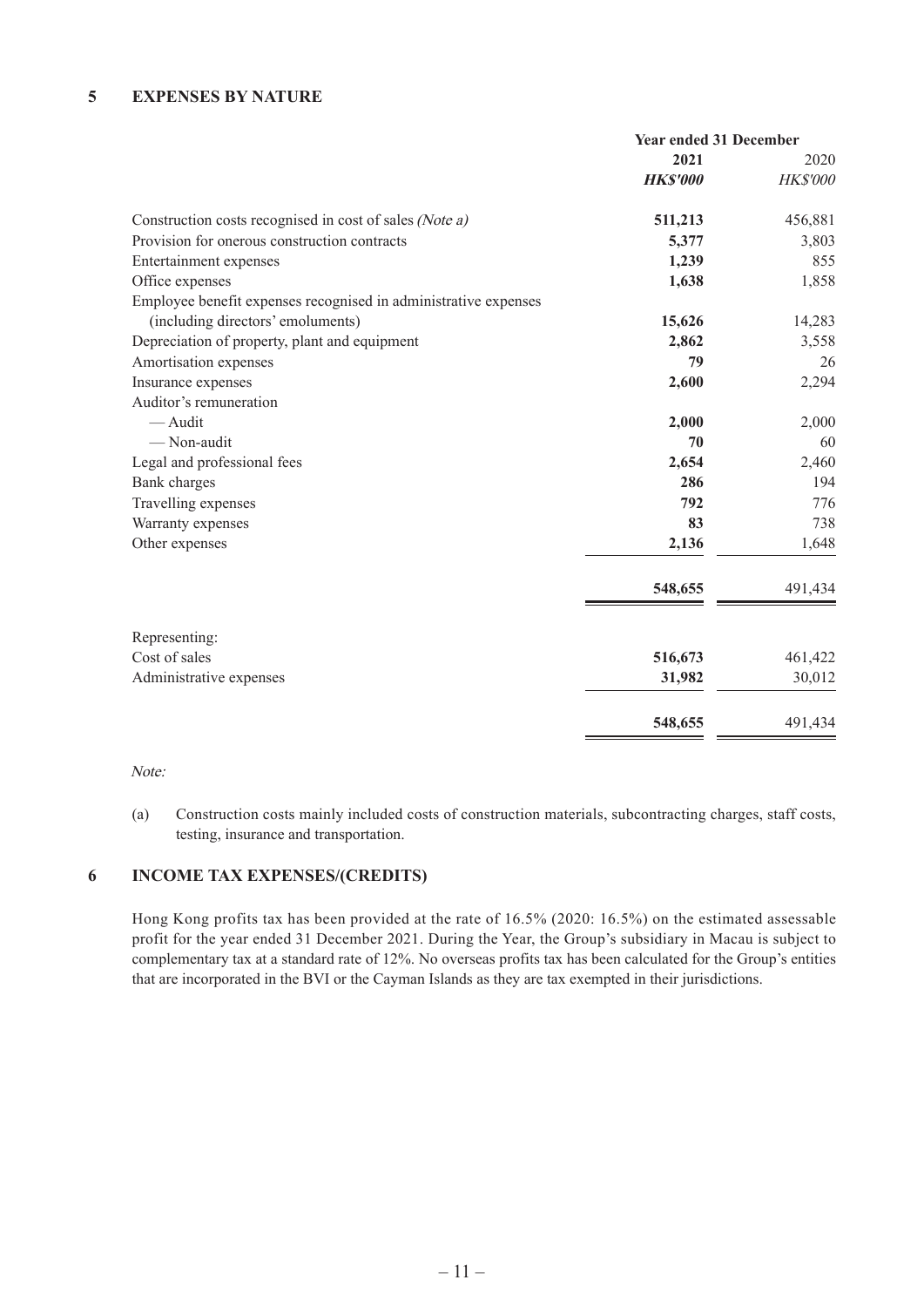The amount of taxation charged/(credited) to the consolidated income statements represented:

|                                              | <b>Year ended 31 December</b> |                 |
|----------------------------------------------|-------------------------------|-----------------|
|                                              | 2021                          | 2020            |
|                                              | <b>HKS'000</b>                | <b>HK\$'000</b> |
| Current income tax                           |                               |                 |
| — Hong Kong profits tax                      | 5,058                         | 3,776           |
| - Macau complementary tax                    | 20                            |                 |
| — Adjustments for current tax of prior years | (10)                          | 1,704           |
| Deferred income tax expenses/(credits)       | 6,699                         | (6, 151)        |
|                                              | 11,767                        | (671)           |

For the year ended 31 December 2021, tax recession relates to tax reduction to tax payable under Two-Tiered Profits Tax Rates Regime capped at HK\$165,000 (2020: HK\$165,000) for one of the Hong Kong incorporated entities of the Group.

According to Macau complementary tax law, Macau complementary tax is levied at progressive rates ranging from 3% to 9% on the taxable income above MOP32,000 but below MOP300,000, and thereafter at a fixed rate at 12%. In addition, according to the Budget for the financial year 2022 approved by the Legislative Assembly, the tax-free income threshold for complementary tax was increased from MOP32,000 to MOP600,000 for income derived in the tax year 2021. Taxable income over MOP600,000 is taxed at 12%. The Group has obtained such tax incentives amounting to HK\$140,000 for the year ended 31 December 2021 (2020: Nil).

#### **7 DIVIDENDS**

The Board does not recommend payment of final dividend for the year ended 31 December 2021 (2020: Nil).

A final dividend in respect of 2019 of HK\$5,200,000 was declared and paid during the year ended 31 December 2020.

#### **8 LOSS PER SHARE**

#### **(a) Basic**

Basic loss per share is calculated by dividing the loss attributable to the owners of the Company by the weighted average number of ordinary shares in issue during the year.

|                                                                    | <b>Year ended 31 December</b> |           |
|--------------------------------------------------------------------|-------------------------------|-----------|
|                                                                    | 2021                          | 2020      |
| Loss attributable to owners of the Company <i>(HK\$'000)</i>       | (187, 463)                    | (47, 838) |
| Weighted average number of<br>ordinary shares in issue (thousands) | 558,181                       | 520,000   |
| Basic loss per share (HK cents)                                    | (33.58)                       | (9.20)    |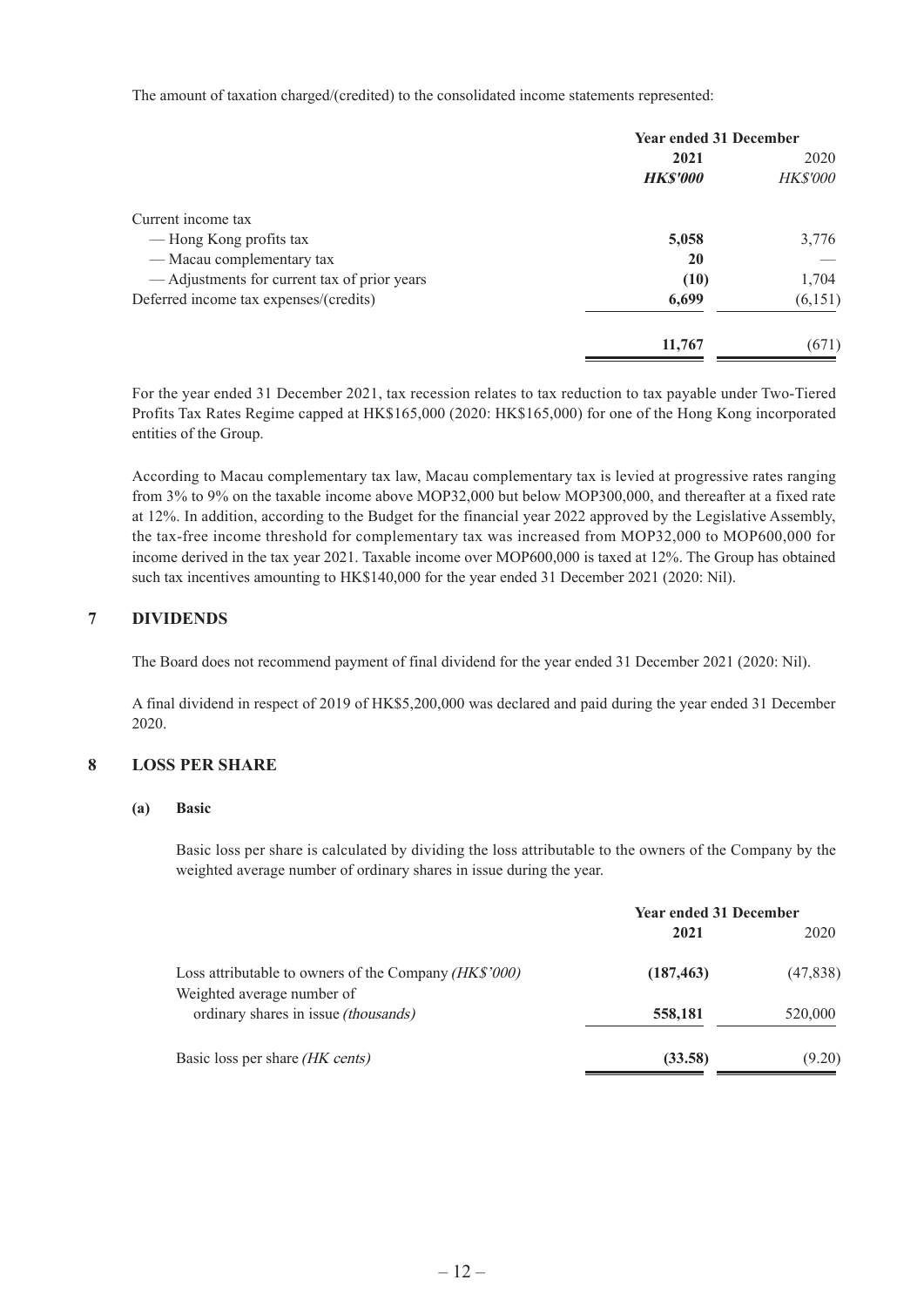#### **(b) Diluted**

Diluted loss per share is calculated by adjusting the weighted average number of ordinary shares outstanding to assume conversion of all potentially dilutive shares.

For the year ended 31 December 2021 and 2020, the Company has one type of potentially dilutive shares, the Pre-IPO Share Option. For the Pre-IPO Share Option, calculation was performed to determine the number of shares that could have been acquired at fair value (determined as the average market price of the Company's shares for the period) based on the monetary value of the subscription rights attached to the outstanding share options.

Diluted loss per share for the year ended 31 December 2021 and 2020 is the same as basic loss per share as the conversion of potential ordinary shares in relation to the outstanding Pre-IPO Share Options would have an anti-dilutive effect on the basic loss per share.

#### **9 TRADE AND RETENTION RECEIVABLES**

|                                     |                | As at 31 December |  |
|-------------------------------------|----------------|-------------------|--|
|                                     | 2021           | 2020              |  |
|                                     | <b>HKS'000</b> | <b>HK\$'000</b>   |  |
| Trade receivables (Note $(a)$ )     | 27,221         | 43,783            |  |
| Retention receivables (Note $(b)$ ) | 34,870         | 28,187            |  |
| Trade and retention receivables     | 62,091         | 71,970            |  |

#### **(a) Trade receivables**

The ageing analysis of the trade receivables based on invoice date was as follows:

|               | As at 31 December |                 |
|---------------|-------------------|-----------------|
|               | 2021              | 2020            |
|               | <b>HKS'000</b>    | <b>HK\$'000</b> |
| $0 - 30$ days | 15,379            | 25,750          |
| $31-60$ days  | 10,792            | 15,620          |
| $61-90$ days  | 382               | 2,075           |
| $91-180$ days | 595               | 230             |
| Over 180 days | 73                | 108             |
|               | 27,221            | 43,783          |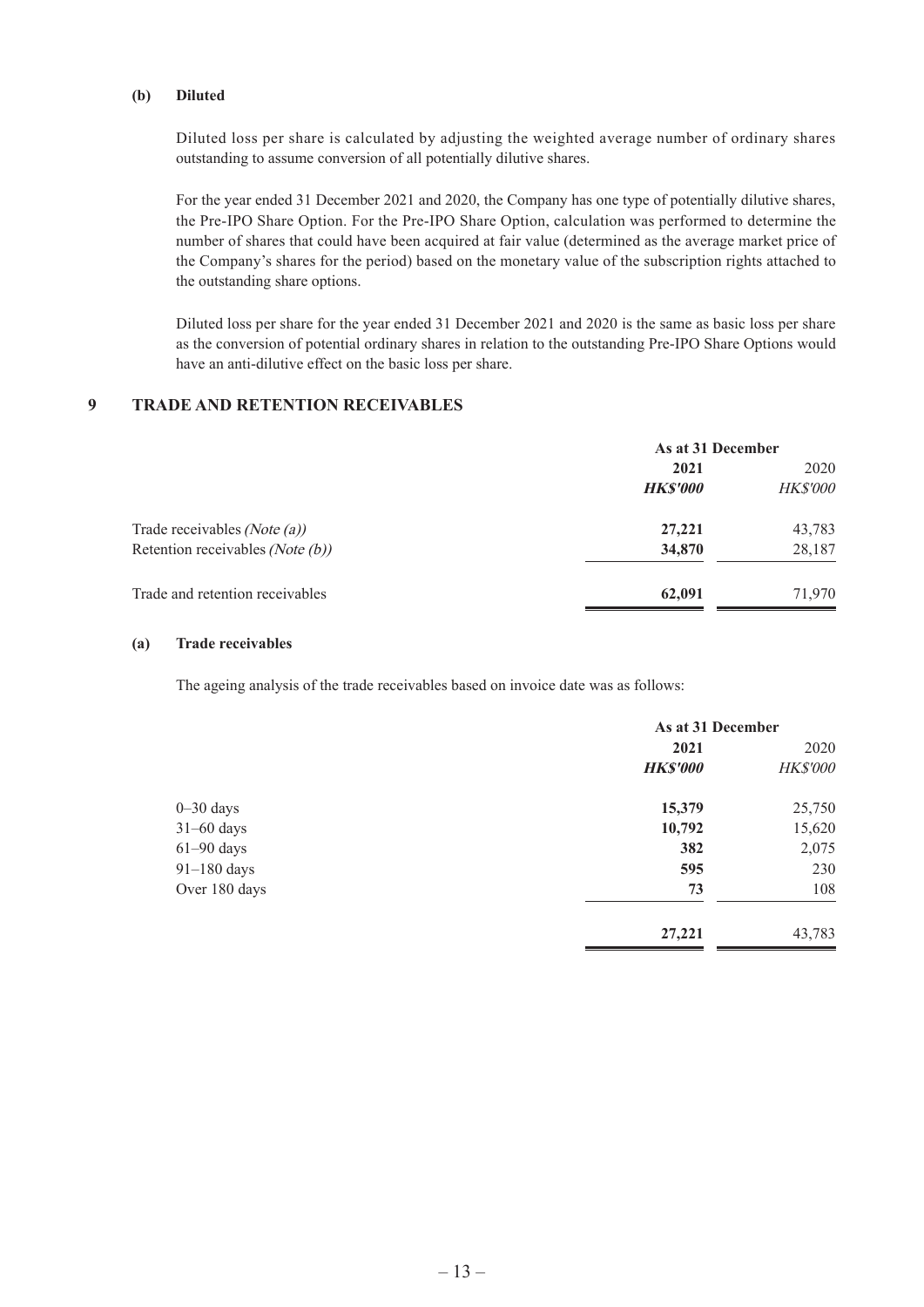#### **(b) Retention receivables**

Retention receivables are settled in accordance with the terms of the respective contracts. The terms and conditions in relation to the release of retention vary from contract to contract, which is subject to practical completion, the expiry of the defect liability period or a pre-agreed time period. In the consolidated statement of financial position, retention receivables were classified as current assets based on operating cycle. The ageing analysis of these retention receivables based on the terms of related contracts was as follows:

|                                                                                     | As at 31 December |                 |
|-------------------------------------------------------------------------------------|-------------------|-----------------|
|                                                                                     | 2021              | 2020            |
|                                                                                     | <b>HKS'000</b>    | <b>HK\$'000</b> |
| Will be recovered within twelve months<br>Will be recovered more than twelve months | 8,002             | 4,762           |
| after the end of the year                                                           | 26,868            | 23,425          |
|                                                                                     | 34,870            | 28,187          |

#### **10 CONTRACT ASSETS/LIABILITIES**

The Group has recognised the following assets and liabilities related to contracts with customers:

| As at 31 December |                 |
|-------------------|-----------------|
| 2021              | 2020            |
| <b>HKS'000</b>    | <i>HK\$'000</i> |
| 74,157            | 170,929         |
| 82,482            | 62,876          |
| 156,639           | 233,805         |
| As at 31 December |                 |
| 2021              | 2020            |
| <b>HKS'000</b>    | <b>HK\$'000</b> |
| 4,436             | 3,961           |
| 1,945             | 2,753           |
| 6,381             | 6,714           |
|                   |                 |

#### **(a) Significant changes in contract assets and liabilities**

Contract assets have decreased as the Group has provided less construction services ahead of the right to payment upon receiving certification from quantity surveyors for fixed-price contracts in the Façade Works Business. The Group also applied the simplified approach to provide for expected credit losses prescribed by HKFRS 9, which permits the use of the lifetime expected loss provision for contract assets. No impairment was made as at 31 December 2021 (2020: Nil).

Contract liabilities for the construction contracts have decreased due to the negotiation of smaller prepayments on overall contract activities.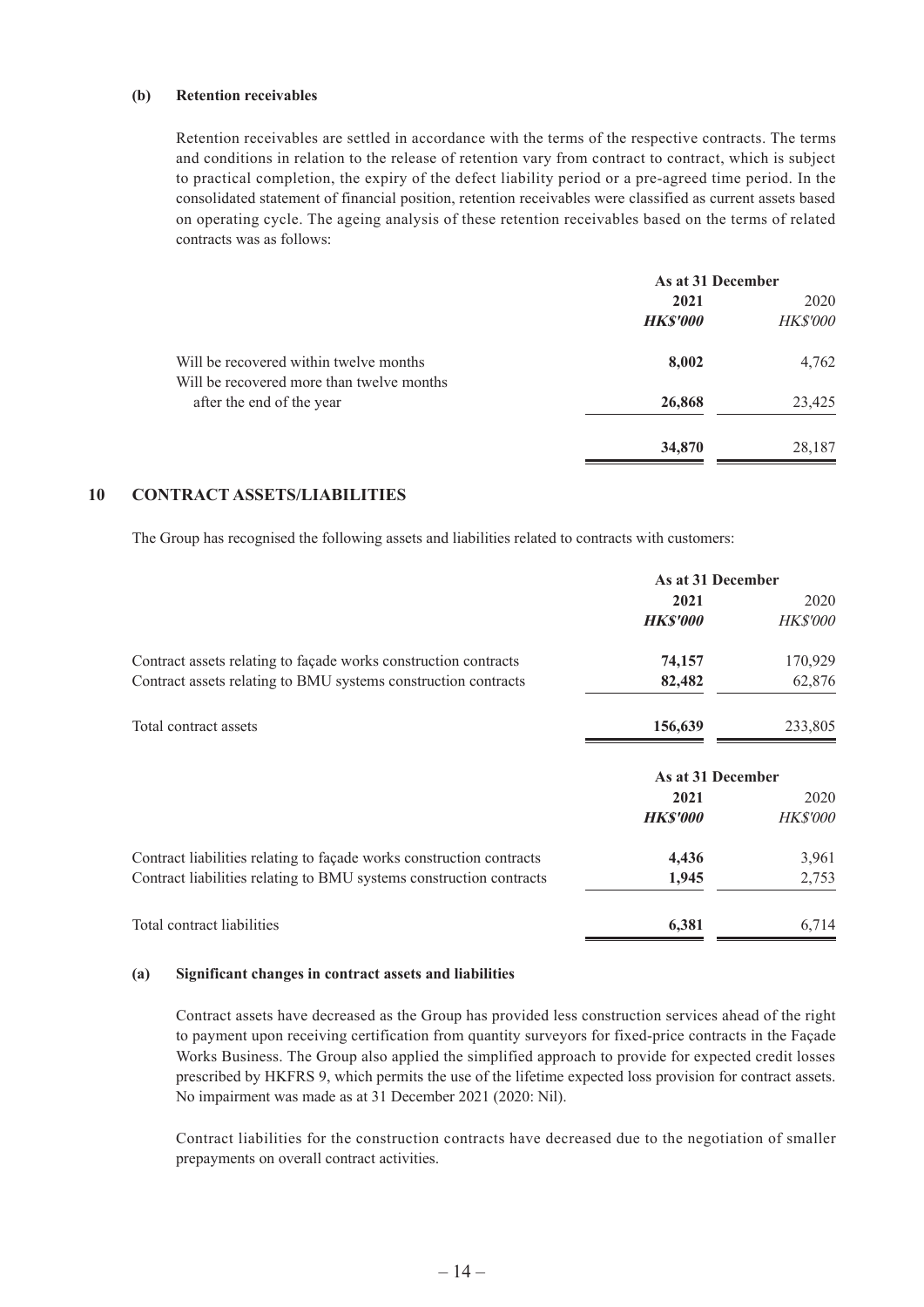#### **(b) Revenue recognised in relation to contract liabilities**

The following table shows how much of the revenue recognised during the years ended 31 December 2021 and 2020 relates to carried-forward contract liabilities and how much relates to performance obligations that were satisfied in a prior year.

|                                                      | As at 31 December |                 |
|------------------------------------------------------|-------------------|-----------------|
|                                                      | 2021              | 2020            |
|                                                      | <b>HKS'000</b>    | <b>HK\$'000</b> |
| Revenue recognised that was included in the contract |                   |                 |
| liabilities balance at the beginning of the year     | 5,982             | 7.067           |

#### **(c) Unsatisfied performance obligations**

The following table shows unsatisfied performance obligations resulting from fixed-price long-term construction contracts.

|                                                        | As at 31 December |                 |
|--------------------------------------------------------|-------------------|-----------------|
|                                                        | 2021              | 2020            |
|                                                        | <b>HKS'000</b>    | <b>HK\$'000</b> |
| Aggregate amount of the transaction price allocated to |                   |                 |
| long-term construction contracts that are partially or |                   |                 |
| fully unsatisfied as at year end                       | 372,954           | 613,480         |

Management expects that the transaction prices regarding the unsatisfied contracts as of 31 December 2021 will be recognised as revenue during the next corresponding reporting periods by referencing to the progress towards completion of the contract activity. The amount disclosed above does not include consideration which is constrained.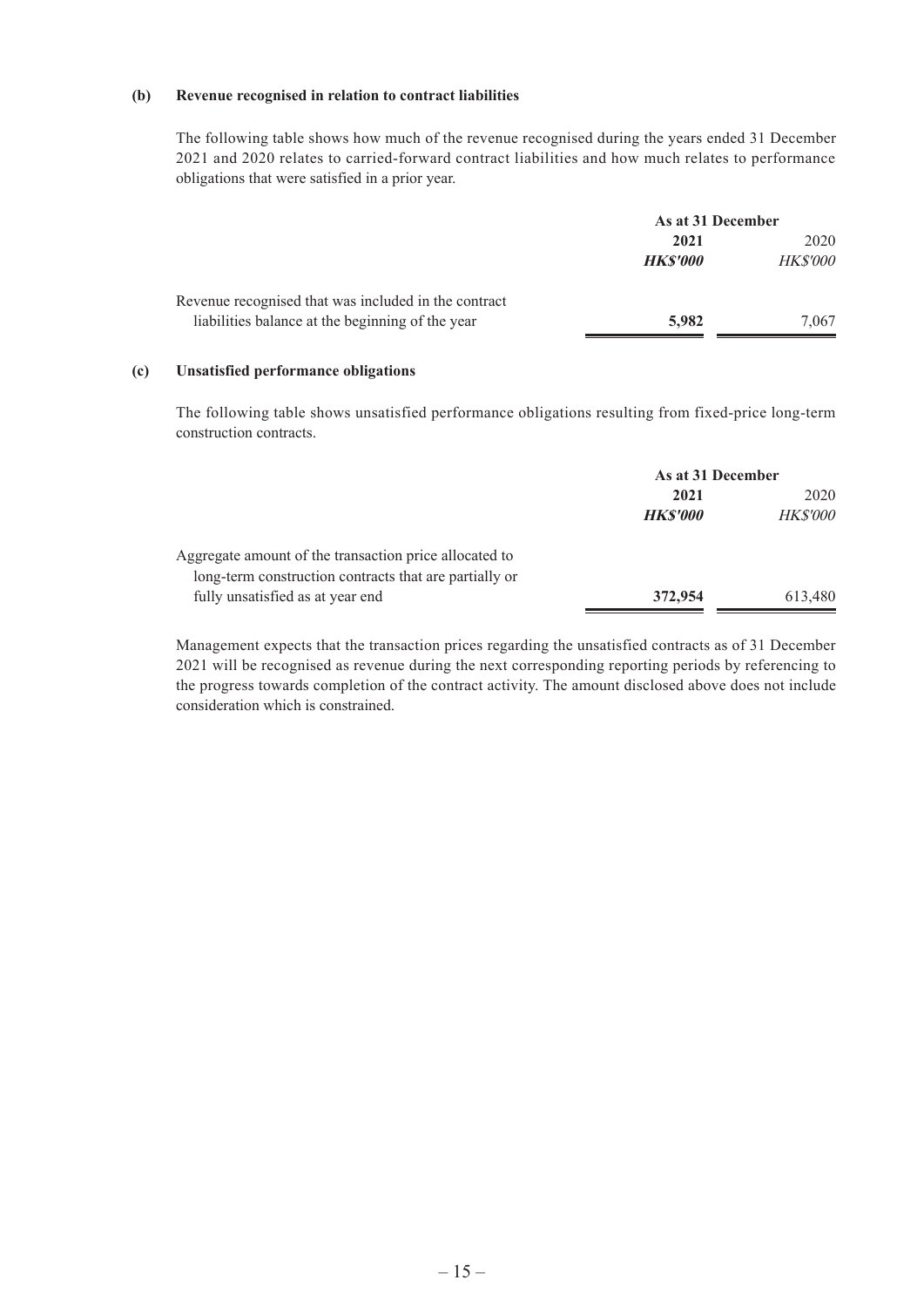|                                                                                  | Number of<br>ordinary shares | <b>Share Capital</b><br><b>HK\$'000</b> |
|----------------------------------------------------------------------------------|------------------------------|-----------------------------------------|
| <b>Authorised:</b><br>As at 1 January 2020, 31 December 2020, 1 January 2021 and |                              |                                         |
| 31 December 2021                                                                 | 4,000,000,000                | 40,000                                  |
| <b>Issued and fully paid:</b>                                                    |                              |                                         |
| As at 1 January 2020, 31 December 2020 and 1 January 2021                        | 520,000,000                  | 5,200                                   |
| Placing and Subscription of new shares (Note $(i)$ )                             | 104,000,000                  | 1,040                                   |
| As at 31 December 2021                                                           | 624,000,000                  | 6.240                                   |

Note (i): On 30 July 2021, the Company entered into the placing agreement with the joint placing agents in respect of the placing of up to 52,000,000 new shares at an issue price of HK\$0.19 per share (the "Placing"). In addition, on the same day, the Company entered into the subscription agreement with a subscriber, of which the subscriber agreed to subscribe for 52,000,000 new shares at a subscription price of HK\$0.19 per share (the "Subscription"). The Placing and the Subscription were completed on 20 August 2021 and 104,000,000 new shares in total were issued at HK\$0.19 per share, with consideration (net of transaction costs) of approximately HK\$19,530,000.

#### **12 TRADE, BILLS AND RETENTION PAYABLES**

| As at 31 December |                 |
|-------------------|-----------------|
| 2021              | 2020            |
| <b>HKS'000</b>    | <b>HK\$'000</b> |
| 105,553           | 119,244         |
|                   | 5,820           |
| 19,031            | 12,538          |
| 124,584           | 137,602         |
|                   |                 |

#### **(a) Trade payables**

Trade payables are unsecured and the credit terms of trade payables granted by suppliers ranges from 30 to 60 days from invoice date. The ageing analysis of trade payables based on invoice date as at 31 December 2021 and 2020 were as follows:

|               | As at 31 December |                 |
|---------------|-------------------|-----------------|
|               | 2021              | 2020            |
|               | <b>HKS'000</b>    | <b>HK\$'000</b> |
| $0 - 30$ days | 47,091            | 61,878          |
| $31-60$ days  | 14,821            | 33,005          |
| $61-90$ days  | 4,146             | 7,851           |
| $91-120$ days | 11,778            | 7,062           |
| Over 120 days | 27,717            | 9,448           |
|               | 105,553           | 119,244         |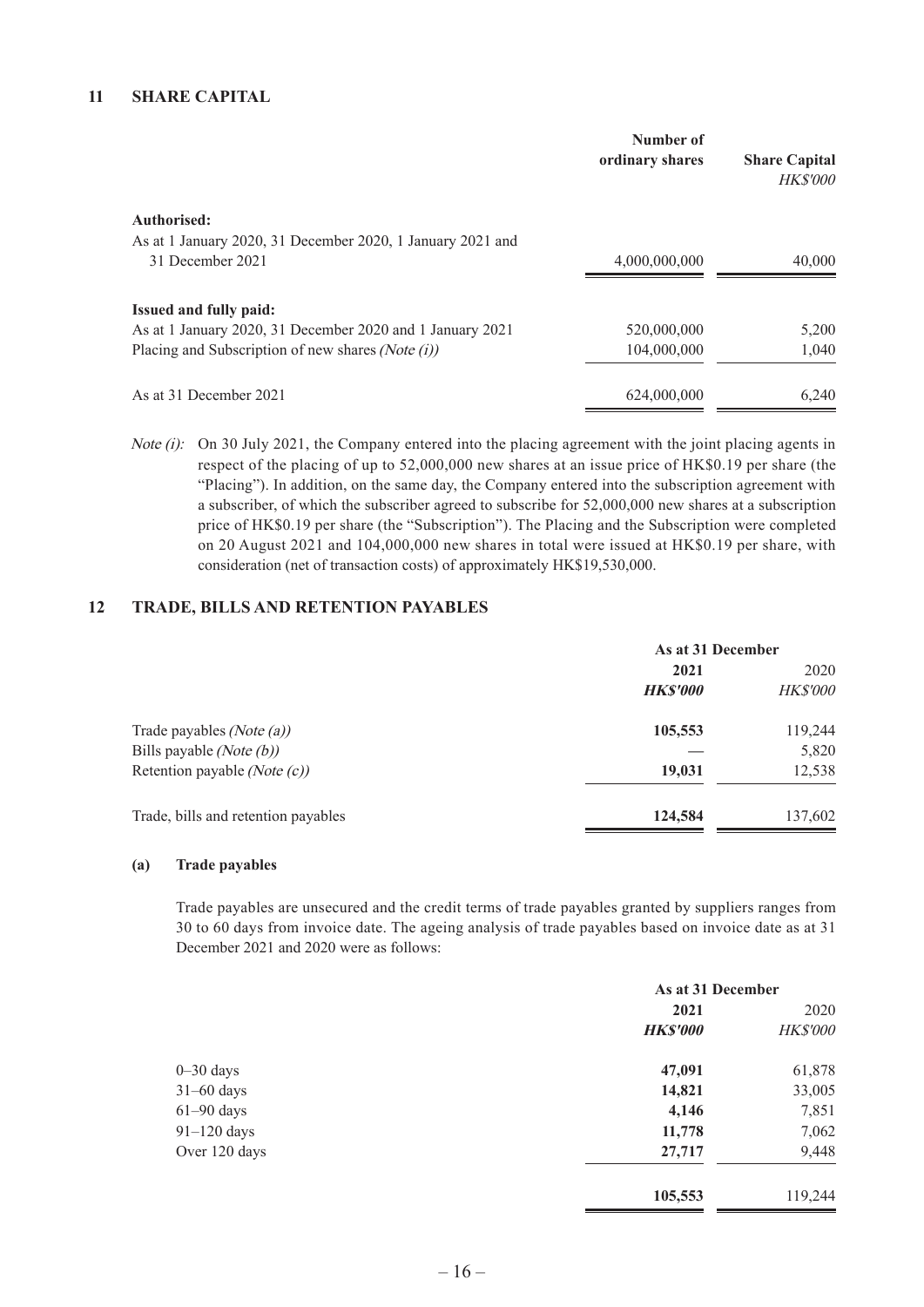#### **(b) Bills payable**

The balance represents bank acceptance notes with maturity dates within four months. The maturity days of the bills payable of the Group are as follows:

|                            |                | As at 31 December |  |
|----------------------------|----------------|-------------------|--|
|                            | 2021           | 2020              |  |
|                            | <b>HKS'000</b> | <b>HK\$'000</b>   |  |
| Due within 30 days         |                | 3,473             |  |
| Due between 31 to 60 days  |                | 1,518             |  |
| Due between 61 to 120 days |                | 829               |  |
|                            |                | 5,820             |  |

#### **(c) Retention payables**

Retention payables are settled in accordance with the terms of the respective contracts. The terms and conditions in relation to the release of retention vary from contract to contract, which is subject to practical completion, the expiry of the defect liability period or a pre-agreed time period. In the consolidated statement of financial position, retention payables were classified as current liabilities based on operating cycle. The ageing analysis of these retention payables based on the terms of related contracts was as follows:

|                                                                                       |                | As at 31 December |  |
|---------------------------------------------------------------------------------------|----------------|-------------------|--|
|                                                                                       | 2021           | 2020              |  |
|                                                                                       | <b>HKS'000</b> | <b>HK\$'000</b>   |  |
| Will be settled within twelve months<br>Will be settled more than twelve months after | 2,214          | 3,408             |  |
| the end of the year                                                                   | 16,817         | 9,130             |  |
|                                                                                       | 19,031         | 12,538            |  |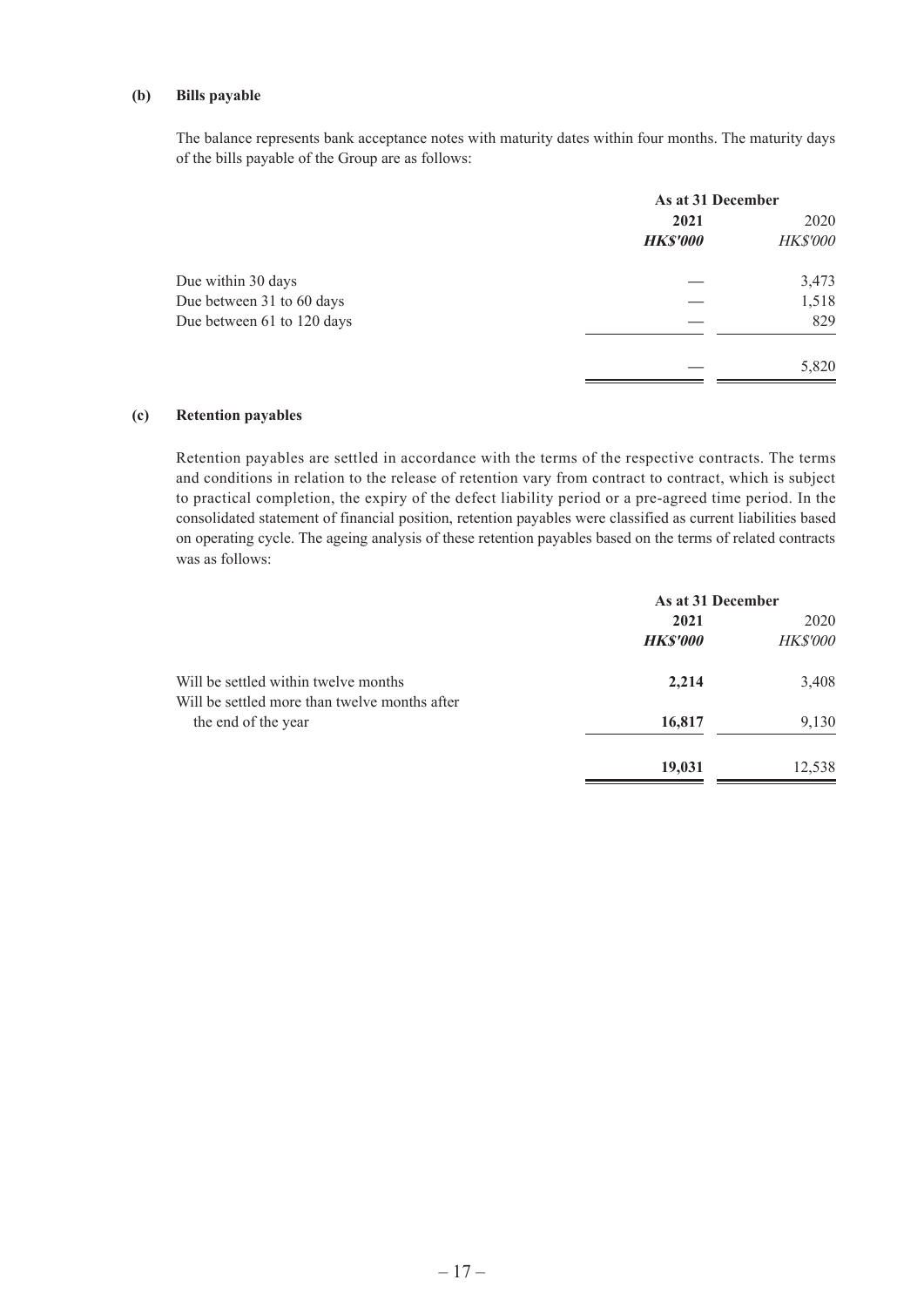# **MANAGEMENT DISCUSSION AND ANALYSIS**

### **Business Review**

The Group is principally engaged in providing one-stop design and build solutions for façade works and BMU systems works in Hong Kong. Through the Company's principal operating subsidiaries, Acme Metal Works (International) Limited and Acme Gondola Systems Limited, the Group has accumulated over 32 years of experience in façade works industry in Hong Kong, and over 21 years of experience in BMU systems works industry in Hong Kong.

The Group's design and build solution services in relation to façade works and BMU systems works generally cover design, preparation of shop drawings and structural calculations, procurement of building materials and BMU systems, installation and logistics arrangement services, on-site project supervision, post-completion maintenance services and project management. To a smaller extent, the Group also provides one-off repair and maintenance services for façade works and one-off and regular repair and maintenance services for BMU systems works. The Group's façade works focus on the private sector and cover residential buildings and commercial buildings. The Group's BMU systems works cover both private and public sectors and cover residential buildings, commercial buildings, industrial buildings as well as community facilities.

Since the outbreak of the novel coronavirus ("COVID-19") over two years ago, the construction and materials delivery schedules and the operating environment of the construction industry have been affected to varying degrees. Even though the Group has taken a number of measures in 2020 to cope with the various changes caused by the COVID-19 epidemic, the Group still faces many challenges during the Year. The ongoing and unforeseen changes to the construction timetable, as well as substantial fluctuations in the building materials prices, have substantially increased the cost of certain projects of the Group, and the façade works business ("Façade Works Business") recorded gross losses for the Year.

The revenue of the Group for the Year was approximately HK\$376.6 million, representing a decrease of approximately 13.6% as compared with that of approximately HK\$435.8 million recorded for the year ended 31 December 2020. Details of the revenue of the Group are set out in the section headed "Financial Review" below.

While the revenue and gross profit of the Group's BMU system business for the Year recorded an increase of 63.7% and 37.5%, respectively, as compared to the year ended 31 December 2020, such increase could not offset the loss incurred by various works in relation to the Façade Works Business due to the reasons set out below, resulting in an increase in the consolidated net loss of the Group.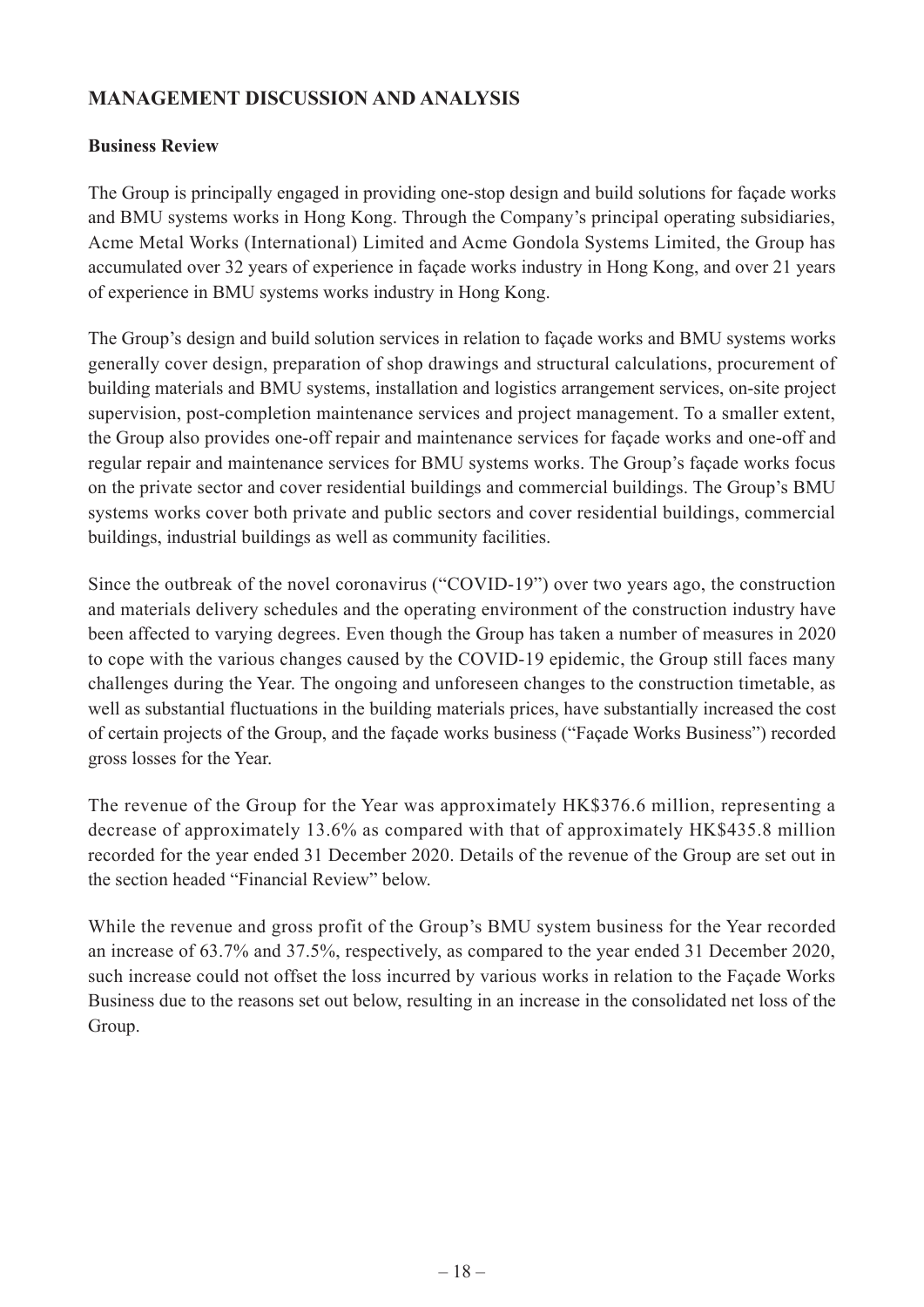The net loss of the Group was primarily due to the combined effect of the following:

- (i) due to the outbreak of COVID-19, the supply chain management and production capacity of construction material suppliers for the Façade Works Business were affected, resulting in suppliers' delayed delivery and a decline in product quality of construction materials. In order to catch up with the original schedule for the on-going projects and to maintain the quality of the Group's construction work, the Group incurred additional subcontracting charges and material costs to speed up the installation process and to replace the defective construction materials, which had led to a significant loss in certain projects for the Year;
- (ii) the Group was awarded a number of large-scale unitised curtain wall projects in 2019 and the main construction works thereof were commenced in 2020. The progress of the projects was directly impacted by the significant delay in the delivery of construction material parts by some unitised curtain wall suppliers as a result of COVID-19 pandemic. Therefore, the Group has engaged new approved suppliers to supply construction material parts for certain projects in the second half of 2020, with a view to reduce the impact brought by any delay in the supply chain. However, upon on-site inspection conducted on certain projects during the Year, the Group realised that the quality of certain construction material parts for unitised curtain wall construction which were purchased from the new suppliers failed to meet the main contractor's requirements. Accordingly, the Group had to incur additional subcontracting charges and material costs to replace and repair the defective construction materials, which had led to a significant loss in certain projects;
- (iii) a number of façade construction projects were delayed and construction plans were altered on account of the prolonged impact of COVID-19 pandemic. In order to deal with any unexpected change to the on-site arrangements initiated by any contractor and delay in progress on site while the construction was underway, the Group had to incur more subcontracting charges for maintaining sufficient manpower in construction sites during the affected period and additional storage and transportation cost for making corresponding logistics arrangements;
- (iv) the supply chain management of some construction material suppliers for the Façade Works Business was affected to a large extent by the prolonged impact of COVID-19 pandemic, which resulted in suppliers' delay in the delivery of construction materials. For the purpose of aligning the progress of on-going projects to its original schedule, the Group had to incur additional subcontracting charges and material costs to catch up with the construction plans;
- (v) during the Year, the costs of various projects further increased due to the substantial increase in the purchase costs of raw materials for major construction materials (mainly aluminium, steel and glass) used in the Façade Works Business and the appreciation of RMB; and
- (vi) loss recorded from a façade construction project in Kwun Tong due to unexpected substantial modification and delay of the contracted construction plan of the third phase of the project as disclosed in the announcements of the Company dated 29 July 2021 and 4 October 2021 and the interim report of the Company for the period ended 30 June 2021.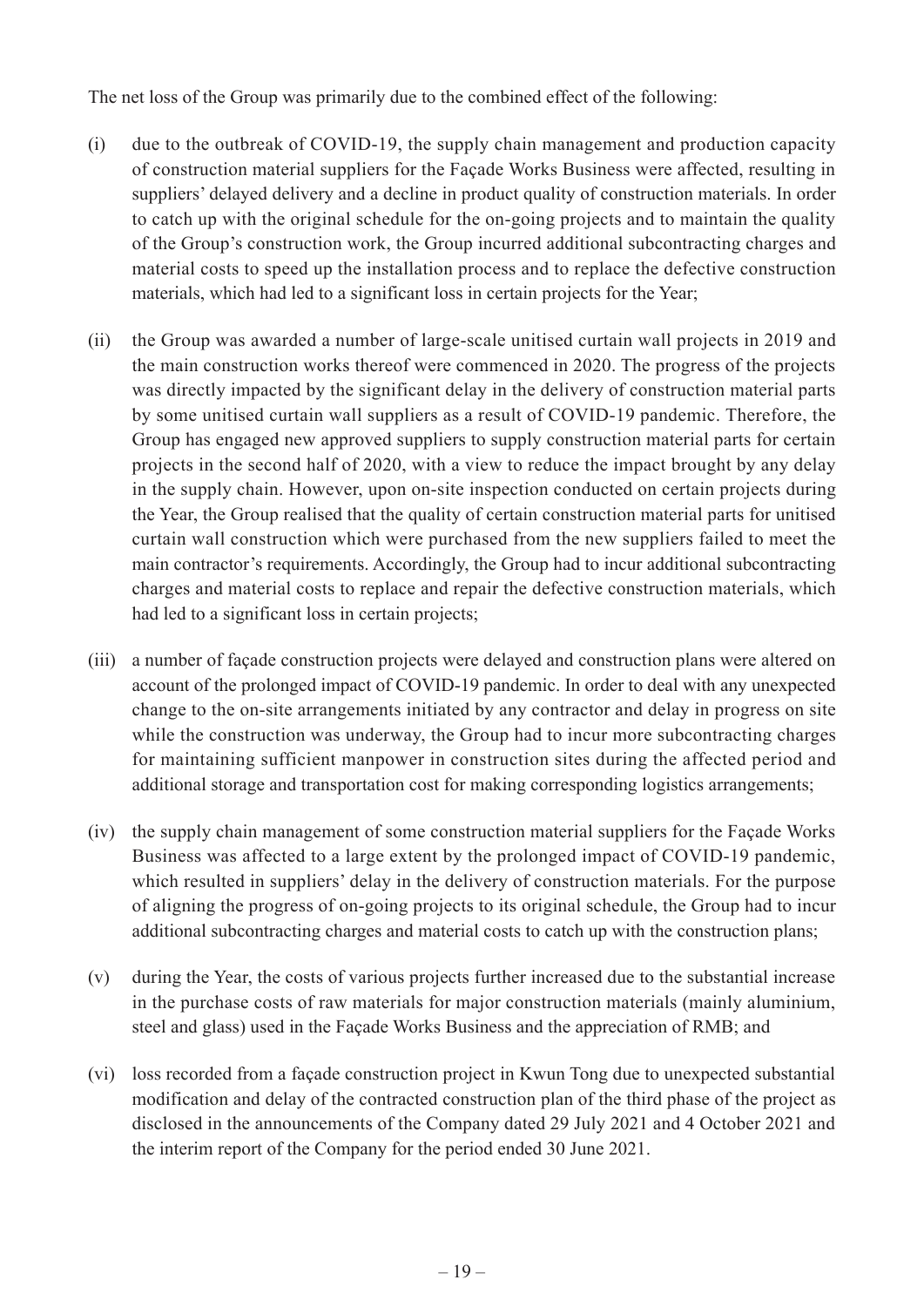# **OUTLOOK**

The COVID-19 epidemic has been affecting us more than 2 years. Although the epidemic has gradually been under control as the COVID-19 vaccination rate continued to rise, the new variants of viruses indicates that the epidemic will not end in a near term. The prospects for global economic recovery and the operation of the Group are still full of uncertainties.

With a view to dealing with the intensified competition and challenges in the Façade Works Business, the Group will continue to adopt a more conservative tendering strategy in this business and will continue to strengthen the development of the BMU Systems Business. The Group will continue to closely monitor the market conditions and adjust its business strategies and operations to mitigate the Group's operational risks in response to the challenges brought by the business environment.

Moreover, the Group expects to vigorously develop the green new energy business in the coming year, including but not limited to developing the following sectors through the joint venture of the Group, Zhejiang Xinneng Zhonghe Technology Co., Ltd. (浙江信能中和科技有限公司): (i) green building construction materials; (ii) new energy including solar energy, hydrogen energy and energy storage system; and (iii) carbon emission trading, low and zero carbon technologies. The Group anticipates that additional fundraising may be required from time to time to support the working capital expenditure to achieve such business growth.

Looking ahead, the Group will continue to be cautiously optimistic about the construction industry in Hong Kong and will solidify and strengthen the existing business, while seeking opportunities from time to time to enhance the Group's recurring income and reward the shareholders of the Company.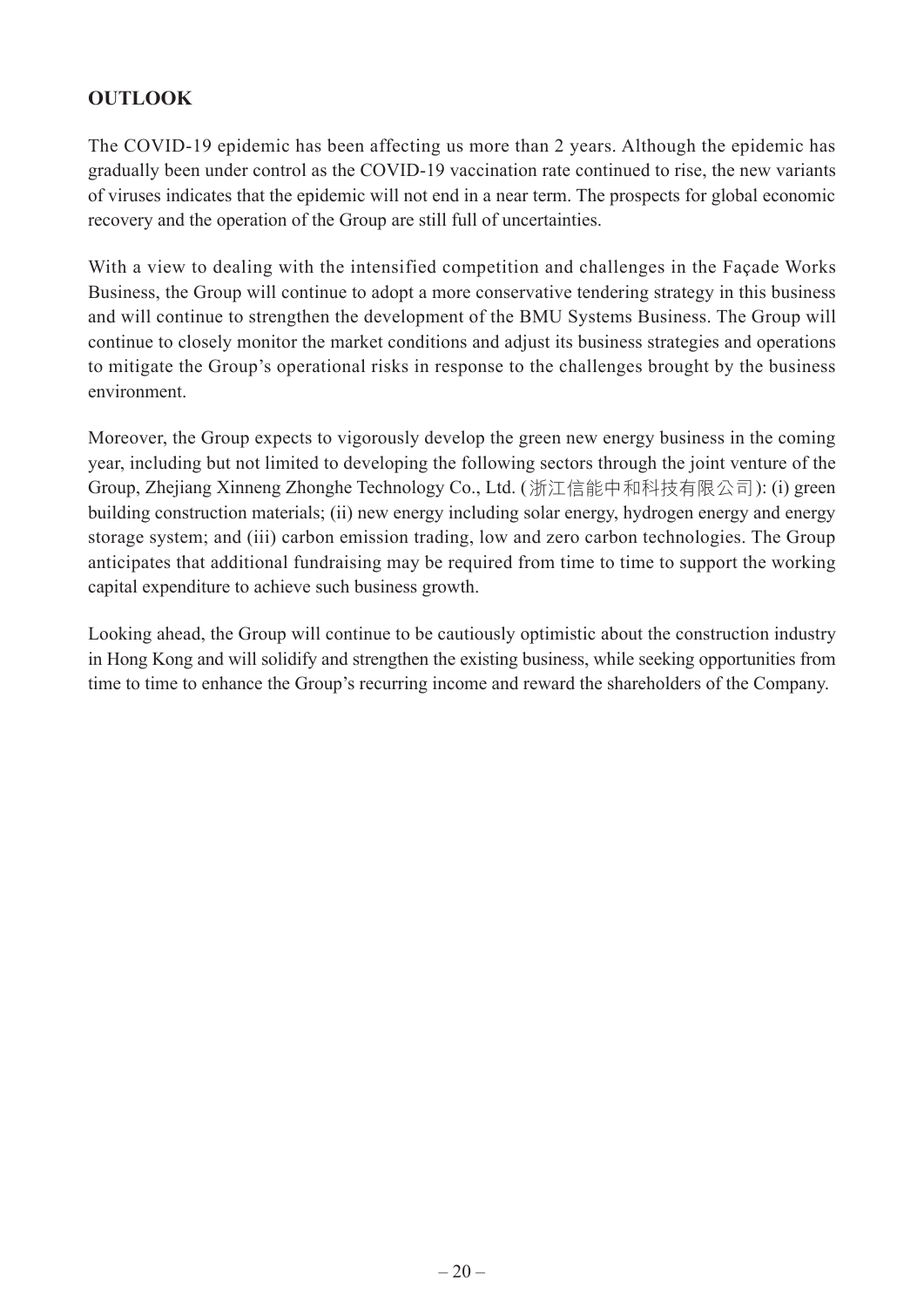# **FINANCIAL REVIEW**

### **Revenue**

As mentioned under the section headed "Business Review" above, the progresses of certain façade construction projects of the Group were significantly affected by the prolonged impact of COVID-19 pandemic and the defective construction materials provided by suppliers, the revenue of Façade Works Business for the Year significantly decreased to approximately HK\$213.5 million from approximately HK\$336.2 million for the year ended 31 December 2020. Consequently, the Group recorded revenue of approximately HK\$376.6 million, representing a decrease of 13.6% as compared to approximately HK\$435.8 million recorded for the year ended 31 December 2020.

The following table sets forth a breakdown of the revenue of the Group by business stream for the year indicated:

|                             | <b>Year ended 31 December</b> |                 |
|-----------------------------|-------------------------------|-----------------|
|                             | 2021                          | 2020            |
|                             | <b>HK\$'000</b>               | <b>HK\$'000</b> |
| Façade Works Business       | 213,485                       | 336,203         |
| <b>BMU Systems Business</b> | 163,079                       | 99,594          |
| Total                       | 376,564                       | 435,797         |

### **Gross (loss)/profit and gross (loss)/profit margin**

The gross profit margin of the BMU Systems Business was approximately 24.6% and 29.3% for the years ended 31 December 2021 and 2020, respectively. The decrease in the gross profit margin of the BMU System Business for the Year was mainly due to the competitive project pricing arising from intense market competition.

As a result of the reasons mentioned under the section headed "Business Review", the Façade Works Business recorded a gross loss of approximately HK\$180.2 million for the Year as compared with the gross loss of approximately HK\$54.8 million was recorded for the year ended 31 December 2020.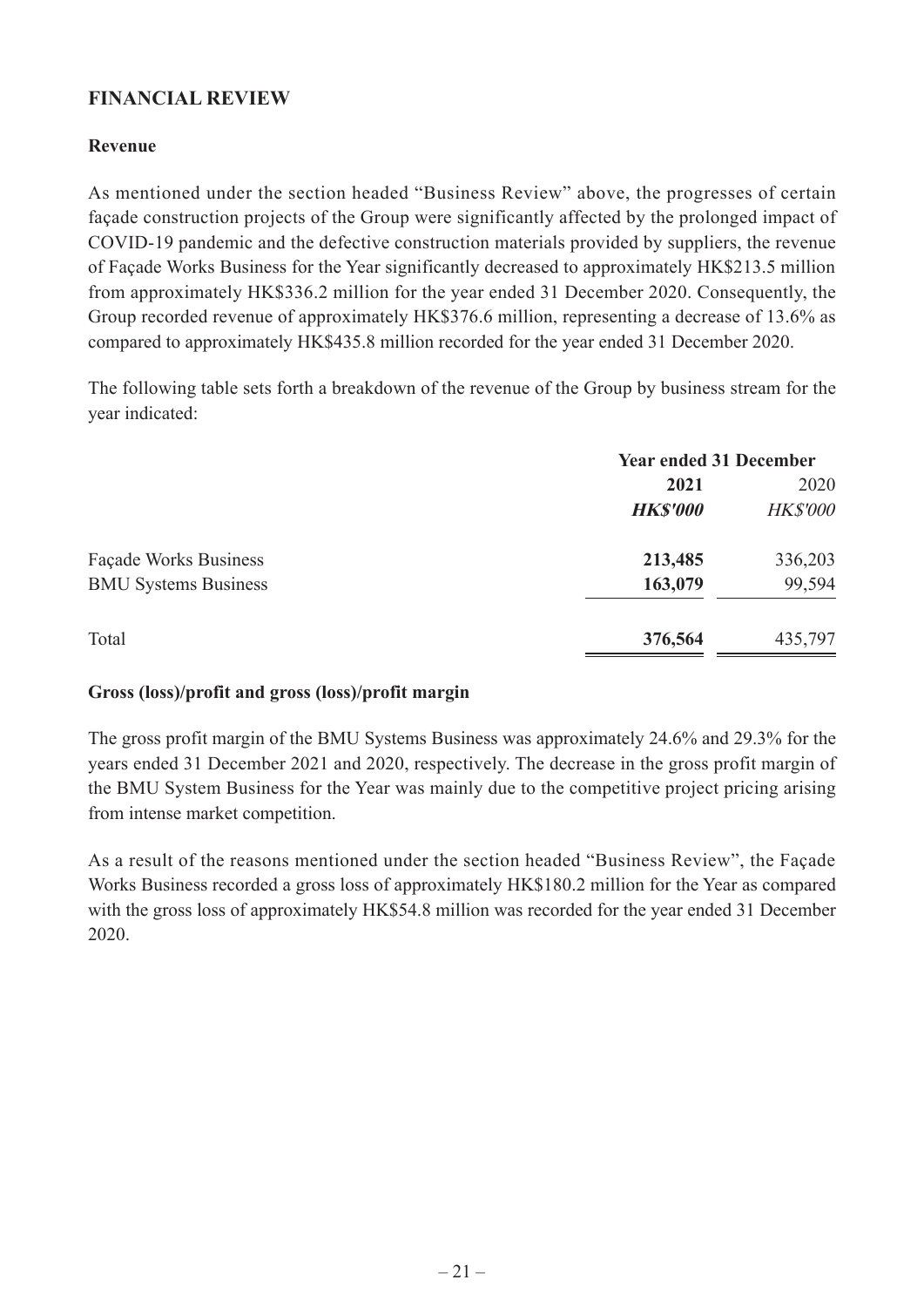The following table sets forth a breakdown of the gross (loss)/profit of the Group by business stream for the year indicated:

| <b>Year ended 31 December</b> |                        |                         |                         |  |
|-------------------------------|------------------------|-------------------------|-------------------------|--|
|                               | 2021                   |                         | 2020                    |  |
|                               | Gross                  |                         | Gross                   |  |
| Gross                         | $(\text{loss})/profit$ | Gross                   | $(\text{loss})$ /profit |  |
| $(\text{loss})/profit$        | margin                 | $(\text{loss})$ /profit | margin                  |  |
| <b>HK\$'000</b>               | $\frac{9}{6}$          | <b>HK\$'000</b>         | $\%$                    |  |
| (180, 174)                    | (84.4)                 | (54,765)                | (16.3)                  |  |
| 40,065                        | 24.6                   | 29,140                  | 29.3                    |  |
| (140,109)                     | (37.2)                 | (25, 625)               | (5.9)                   |  |
|                               |                        |                         |                         |  |

### **Other income**

The other income of the Group for the Year decreased to approximately HK\$0.7 million from approximately HK\$6.8 million for the year ended 31 December 2020. The decrease in other income mainly consisted of the government grant under the employment support scheme received by the Group in 2020.

### **Other (losses)/gains, net**

During the Year, the other net losses of the Group recorded approximately HK\$2.4 million as compared to approximately HK\$0.6 million net gains recorded in 2020. The other net losses for the Year was mainly contributed by the write off of prepayment for information system upgrade during the Year.

### **Administrative expenses**

The administrative expenses of the Group primarily consist of (i) employee benefit expenses for its administrative and management personnel; (ii) insurance expenses; (iii) entertainment expenses; (iv) office expenses; (v) travelling expenses; (vi) depreciation expenses; (vii) bank charges; (viii) legal and professional fees; (ix) auditor's remuneration; and (x) other expenses, which primarily include repair and maintenance expenses, storage charges, motor vehicle expenses and etc.

The administrative expenses of the Group slightly increased by approximately HK\$2.0 million to approximately HK\$32.0 million for the Year, as compared to approximately HK\$30.0 million for the year ended 31 December 2020. The increase was mainly contributed by the increase in employee benefit expenses of approximately HK\$1.3 million due to talent retention.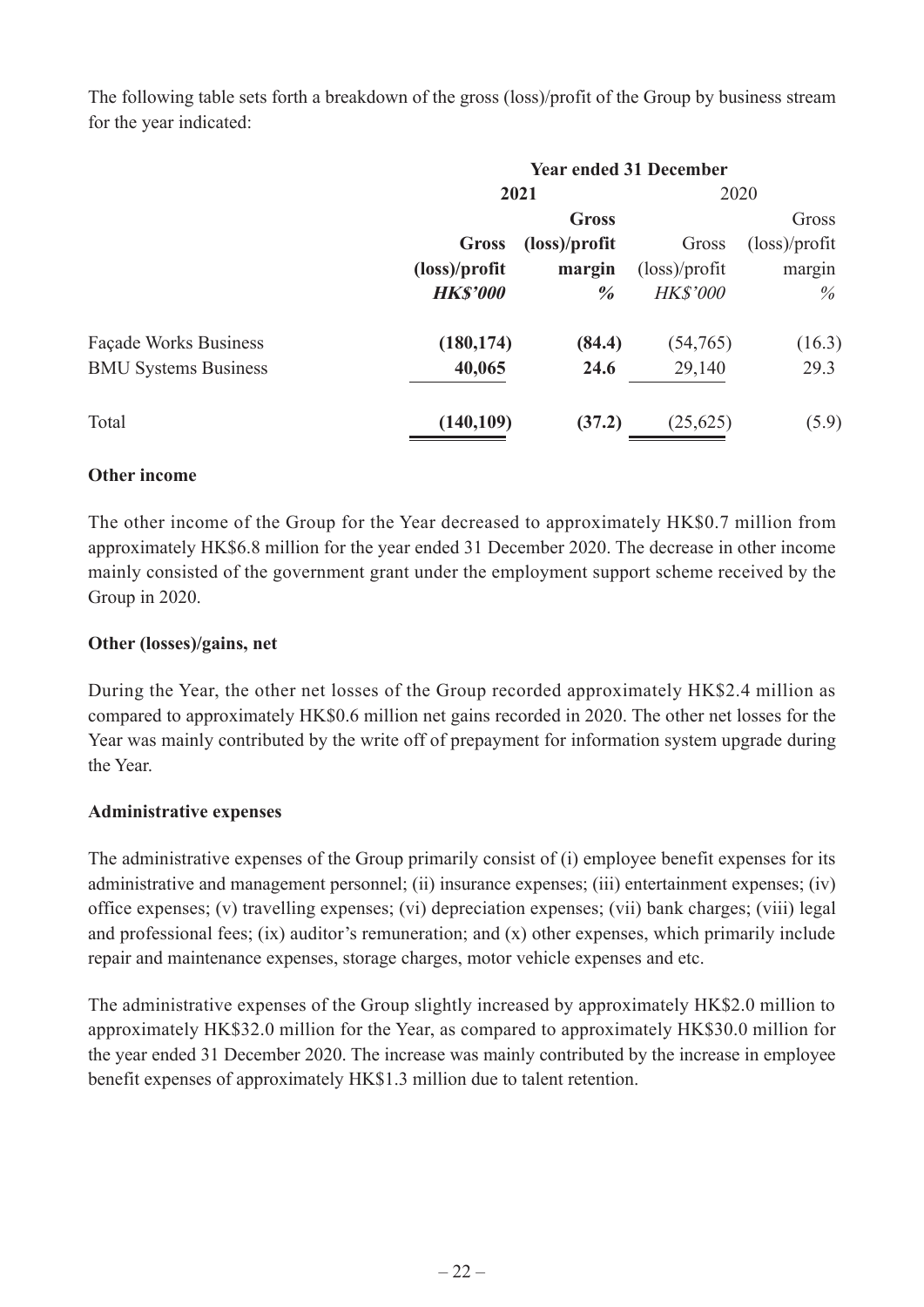### **Finance income and Finance costs**

The finance income of the Group represents the interest income from bank deposits, and the finance costs of the Group represent the interest expenses arising from borrowings and, to a lesser extent, its lease liabilities.

The net of finance costs of the Group for the Year increased to HK\$1.9 million from HK\$0.2 million for the year ended 31 December 2020, which was mainly due to the increase in borrowings drawn by the Company during the Year.

### **Income tax (expenses)/credits**

The Group's operation is mainly based in Hong Kong which is subject to Hong Kong profit tax calculated at 16.5%. During the Year, the Group's subsidiary in Macau is subject to complementary tax at a standard rate of 12%. The Group recorded income tax expenses of approximately HK\$11.8 million, compared to the year ended 31 December 2020 of income tax credits of HK\$0.7 million. The income tax expenses for the Year were mainly attributable to the current tax charges on BMU System Business and the reversal of deferred tax credits regarding to the tax loss in Façade Works Business.

### **Net loss for the Year**

As a result of the foregoing, the Group reported a net loss of approximately HK\$187.5 million for the Year compared to a net loss of approximately HK\$47.8 million for the year ended 31 December 2020.

# **LIQUIDITY, FINANCIAL RESOURCES AND CAPITAL STRUCTURE**

As at 31 December 2021 and 2020, the Group's monetary assets, including cash and cash equivalents, pledged deposits and restricted deposit were approximately HK\$96.1 million and HK\$107.3 million, respectively.

In January 2021, the Group entered into a loan agreement in which the lender had agreed to make available a loan facility up to an aggregate amount of HK\$18 million to finance the general operation of the Group. The loan was denominated in HK\$, unsecured, interest bearing at 6.5% per annum, and repayable on the sixth month from the date of drawn down. The first HK\$5 million loan was drawn down on 28 January 2021, and the maturity date of the loan was extended to 28 June 2022. The second HK\$5 million loan was drawn down on 1 March 2021, and the maturity date of the loan was subsequently extended to 1 September 2022. The third HK\$5 million loan was drawn down on 10 August 2021, and the maturity date was subsequently extended to 10 August 2022. As at 31 December 2021, the Group had a total facility from this third party amounting to HK\$18 million of which HK\$3 million was unutilised.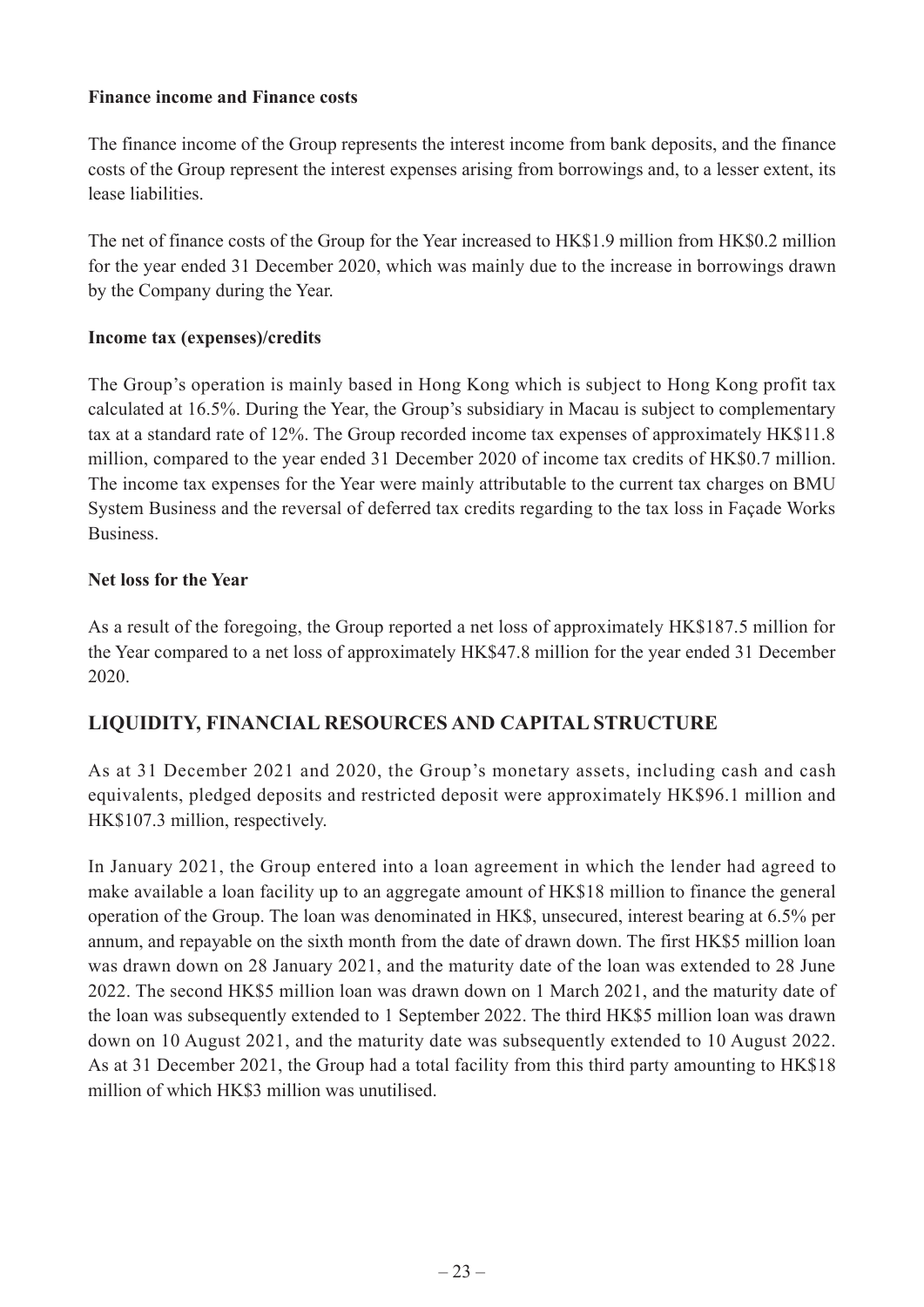In October 2021, the Group entered into a loan agreement with a director of the Company's subsidiary, Mr. Mak Kim Hung ("Mr. Mak"), in which Mr. Mak had agreed to make available a loan facility up to an aggregate amount of HK\$10 million to finance the general operation of the Group. The loan was denominated in HK\$, unsecured, interest bearing at 5.5% per annum, and repayable by 28 February 2022. In February 2022, the Group entered into a supplemental loan agreement with Mr. Mak to extend the repayment date to 30 June 2023, with the other terms remaining unchanged.

In November 2021, the Group entered into a loan agreement with a director of the Company, Mr. Kwan Kam Tim ("Mr. Kwan"), in which Mr. Kwan had agreed to make available a loan facility up to an aggregate amount of HK\$10 million to finance the general operation of the Group. The loan was denominated in HK\$, unsecured, interest bearing at 5.5% per annum, and repayable by 30 June 2022. In January and March 2022, the Group entered into two supplemental loan agreements with Mr. Kwan to increase the loan facility up to an aggregate amount of HK\$28 million and extend the repayment date to 30 June 2023, with the other terms remaining unchanged.

As at 31 December 2021 and 2020, the Group's total borrowings amounted to approximately HK\$49.3 million and HK\$5.3 million, respectively. The borrowings as at 31 December 2021 were denominated in Hong Kong Dollars (2020: same) and carried at interest rates of 5.50% to 6.50% per annum (2020: 6.13% per annum).

As at 31 December 2021 and 2020, the Group had unutilised credit facilities of HK\$28.2 million and HK\$16.0 million, respectively.

The Group's gearing ratios (total debt, being the total of borrowings and lease liabilities, as at the year ended divided by total equity attributable to shareholder as at the year ended and multiplied by 100%) significantly increased to approximately 34.9%, compared to gearing ratio of 2.0% as at 31 December 2020. The increase in gearing ratio was mainly attributable to the increase in total debt from approximately HK\$6.5 million as at 31 December 2020 to approximately HK\$53.8 million as at 31 December 2021 and the decrease in total equity due to net loss for the Year.

# **TREASURY POLICIES**

The Group has adopted a prudent financial management approach towards its treasury policies and thus maintained a healthy liquidity position throughout the Year. The Board closely monitors the Group's liquidity position to ensure that the liquidity structure of the Group's assets, liabilities and other commitments can meet its funding requirements from time to time. Surplus cash will be invested appropriately so that the Group will have adequate cash for its business operation and business development.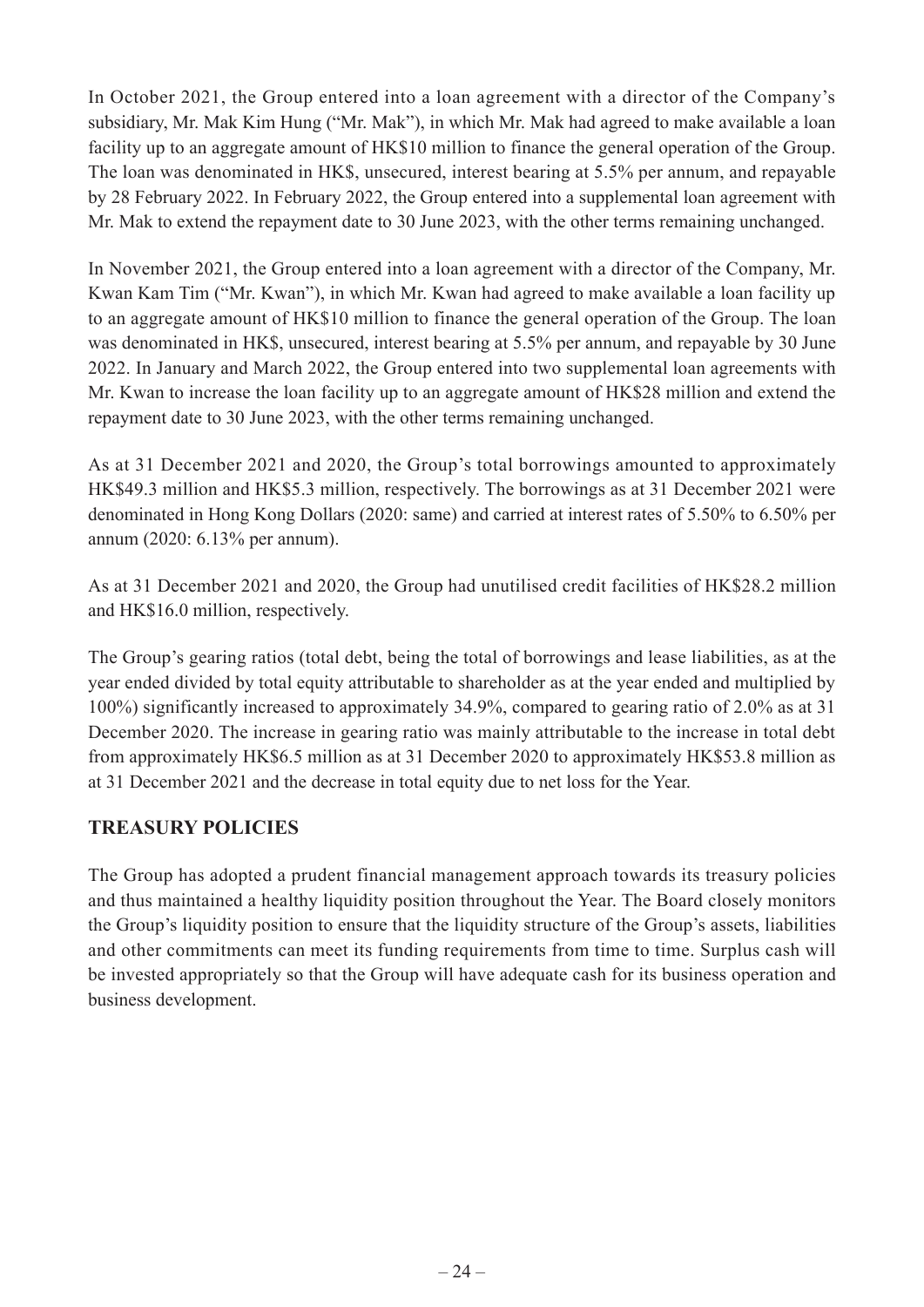### **Foreign exchange**

The Group mainly operates in Hong Kong and the majority of the operating transactions such as revenue, expenses, monetary assets and liabilities are denominated in Hong Kong Dollars. As such, the Directors are of the view that the Group's risk in foreign exchange is insignificant and that the Group should have sufficient resources to meet foreign exchange requirements as and if they arise. Therefore, the Group did not engage in any derivatives contracts to hedge its exposure to foreign exchange risk during the Year.

# **USE OF PROCEEDS FROM THE SHARE OFFER**

The net proceeds from the Listing amounted to HK\$84.4 million (after deducting underwriting fees and commissions and all related expenses). Such net proceeds were applied in accordance with the proposed application as disclosed in the prospectus of the Group dated 25 October 2019 (the "Prospectus"). As at 31 December 2021, the net proceeds were fully utilised as follows:

|                                                                                      | Net proceeds (HK\$ million)                                |                                                               |                                          |
|--------------------------------------------------------------------------------------|------------------------------------------------------------|---------------------------------------------------------------|------------------------------------------|
| <b>Implementation plan</b>                                                           | <b>Adjusted</b><br>proceeds<br>as per<br><b>Prospectus</b> | use of Actual utilised<br>amount up to<br>31 December<br>2020 | <b>Utilisation</b><br>during<br>the Year |
| Funding the upfront costs required                                                   |                                                            |                                                               |                                          |
| for new projects                                                                     | 46.8                                                       | 46.8                                                          |                                          |
| Funding the issuance of surety bonds required                                        |                                                            |                                                               |                                          |
| for new projects                                                                     | 19.2                                                       | 19.2                                                          |                                          |
| Recruiting additional staff                                                          | 6.8                                                        | 4.2                                                           | 2.6                                      |
| Purchasing an enterprise resource planning<br>("ERP") system and additional computer |                                                            |                                                               |                                          |
| equipment and software                                                               | 3.2                                                        | 2.6                                                           | 0.6                                      |
| Working capital and other general                                                    |                                                            |                                                               |                                          |
| corporate purposes                                                                   | 8.4                                                        | 8.4                                                           |                                          |
| Total                                                                                | 84.4                                                       | 81.2                                                          | 3.2                                      |

# **MATERIAL ACQUISITIONS AND DISPOSALS**

The Group did not have any material acquisitions or disposals of assets, subsidiaries, associated companies or joint ventures during the Year.

### **SIGNIFICANT INVESTMENTS HELD**

Except for investment in subsidiaries, the Group did not have any significant investments in equity interest as at 31 December 2021.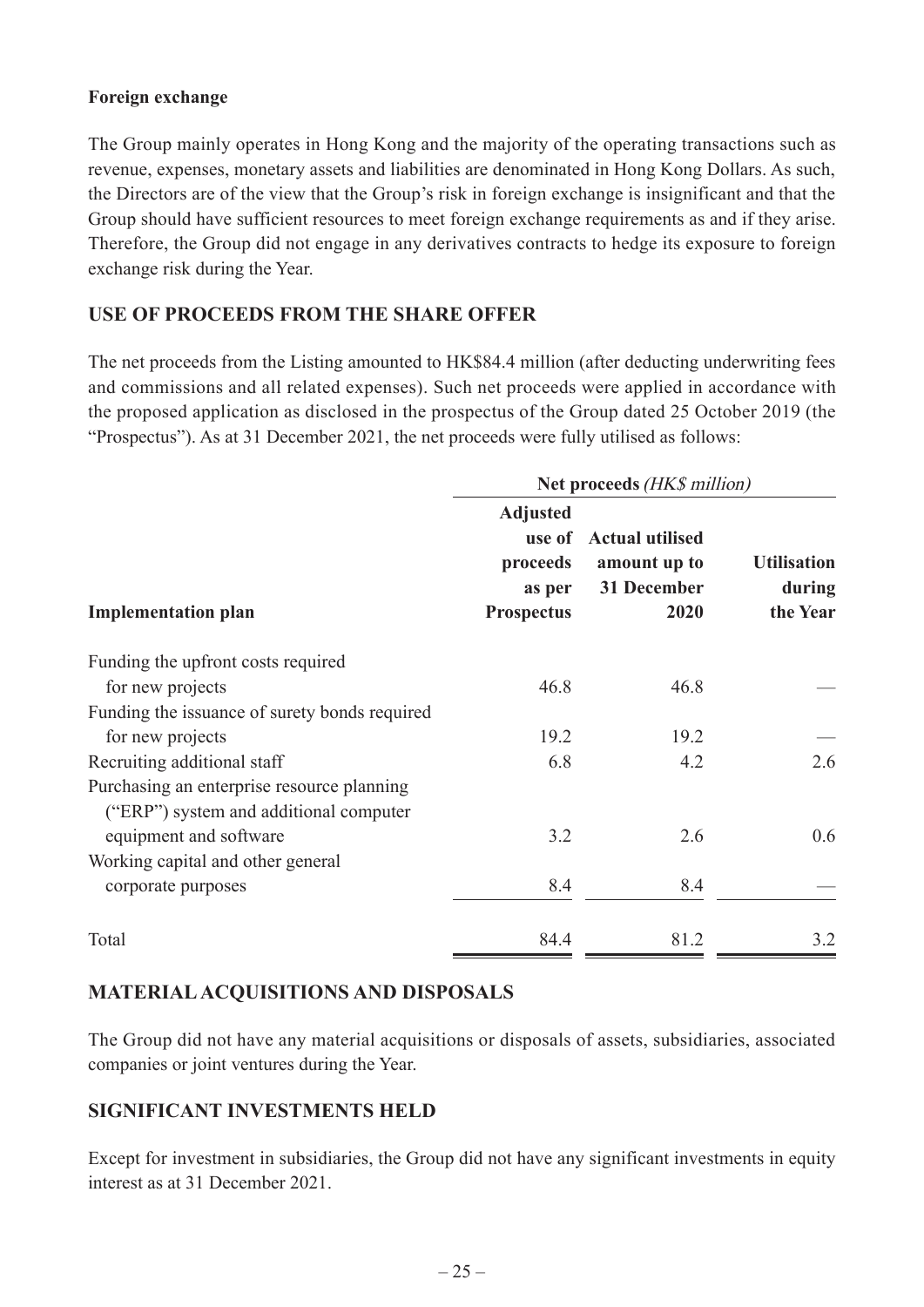# **FUTURE PLANS FOR MATERIAL INVESTMENTS OR CAPITAL ASSETS**

Save for those disclosed under the section headed "Commitments and contingent liabilities in respect of a joint venture" in this announcement, as at 31 December 2021, the Group has no plan for any material investments or capital assets.

# **PLEDGE OF ASSETS**

As at 31 December 2021, pledged deposits in the sum of approximately HK\$65.4 million (2020: HK\$62.2 million) were placed with banks as securities for certain banking facilities of the Group.

# **CAPITAL COMMITMENTS**

Save of those disclosed under the section headed "Commitments and contingent liabilities in respect of a joint venture" in this announcement, as at 31 December 2021, the Group has no capital commitments (2020: HK\$0.6 million relating to the establishment of a customised ERP system).

# **CONTINGENT LIABILITIES**

At each of the years ended 31 December 2021 and 2020, the Group's contingent liabilities were as follows:

### **(i) Surety bonds**

|                     | As at 31 December |                 |
|---------------------|-------------------|-----------------|
|                     | 2021              | 2020            |
|                     | <b>HK\$'000</b>   | <b>HK\$'000</b> |
| Surety bonds (Note) | 50,359            | 43,530          |

Note: As at 31 December 2021, the Group provided guarantees of surety bonds in respect of 28 (2020: 17) construction contracts of the Group in its ordinary course of business respectively. The surety bonds are expected to be released in accordance with the term of the respective construction contracts.

### **(ii) Claim**

In 2018, the Group received a claim from a customer for damage amounting to approximately HK\$3.4 million. During the Year, the Group received a revised claim of approximately HK\$2.9 million from the customer. Up to the date of this announcement, the directors are of the opinion that the final outcome is unable to be determined at this stage. They believe that the Group has reasonable ground to defend the claim which would not result in any material adverse effects to the consolidated financial statements of the Group.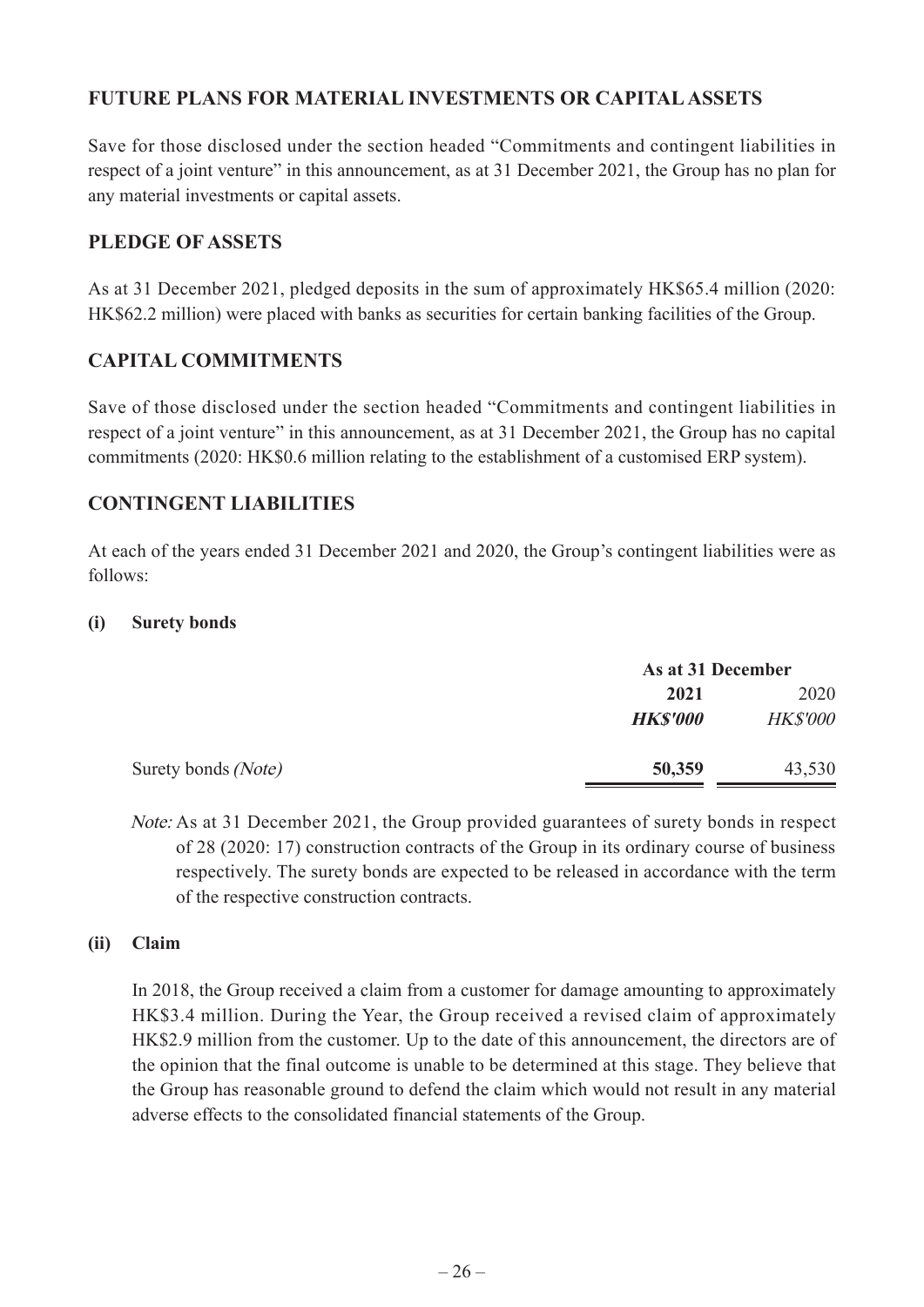# **COMMITMENTS AND CONTINGENT LIABILITIES IN RESPECT OF A JOINT VENTURE**

On 15 October 2021, Zhejiang Xinneng Zhonghe Technology Company Limited (浙江信能中和科 技有限公司) ("Xinneng Zhonghe"), a 60% equity-interest-owned joint venture of the Group, was incorporated in the People's Republic of China with registered share capital of RMB10 million. Its principal activities are expected to develop business in (i) green building construction materials; (ii) new energy including solar energy, hydrogen energy and energy storage system; and (iii) carbon emission trading, low and zero carbon technologies. Xinneng Zhonghe was not in operation during the year ended 31 December 2021. As at 31 December 2021, the Group has not injected any share capital into the joint venture and is committed to provide funding to the joint venture's share capital of RMB6 million (equivalent to HK\$7.4 million) (2020: Nil). The Group had no contingent liabilities in respect of the joint venture (2020: N/A).

# **EMPLOYEES AND REMUNERATION POLICY**

As at 31 December 2021, the Group had 128 full-time employees (2020: 172 employees). The Group enters into employment contracts with its employees to cover matters such as position, term of employment, wages, employee benefits and liabilities for breaches and grounds for termination.

Remuneration of the Group's employees (including the Directors) is generally structured by reference to market terms and individual merits. Salaries are reviewed annually with reference to market conditions and the performance, qualifications and experience of individual employees.

Discretionary bonuses are paid on an annual basis based on the results of the Group, individual performance and other relevant factors. The Company has also introduced the key performance indicators assessment scheme to boost performance and operational efficiency.

The Company has also adopted a share option scheme and a share award scheme to recognise and reward the eligible employees for their contributions to the business and development of the Group.

# **SIGNIFICANT EVENTS AFTER THE REPORTING PERIOD**

On 17 January 2022, all of the Pre-IPO Share Options granted was cancelled in accordance with the terms of the Pre-IPO Share Option Scheme. Approximately HK\$10.0 million of sharebased payment expenses will be recorded, with a corresponding increase in share-based payment reserve, without cash outlay for the year ending 31 December 2022 as an acceleration of vesting in accordance with the relevant accounting standards. Thereafter, the total share-based payment reserve (a non-distributable reserve) of approximately HK\$22.0 million, which includes the opening balance brought forward from 31 December 2021 of approximately HK\$12.0 million, will be transferred to retained earnings (a distributable reserve). The cancellation of the Pre-IPO Share Option has no material adverse effect on the financial position of the Group.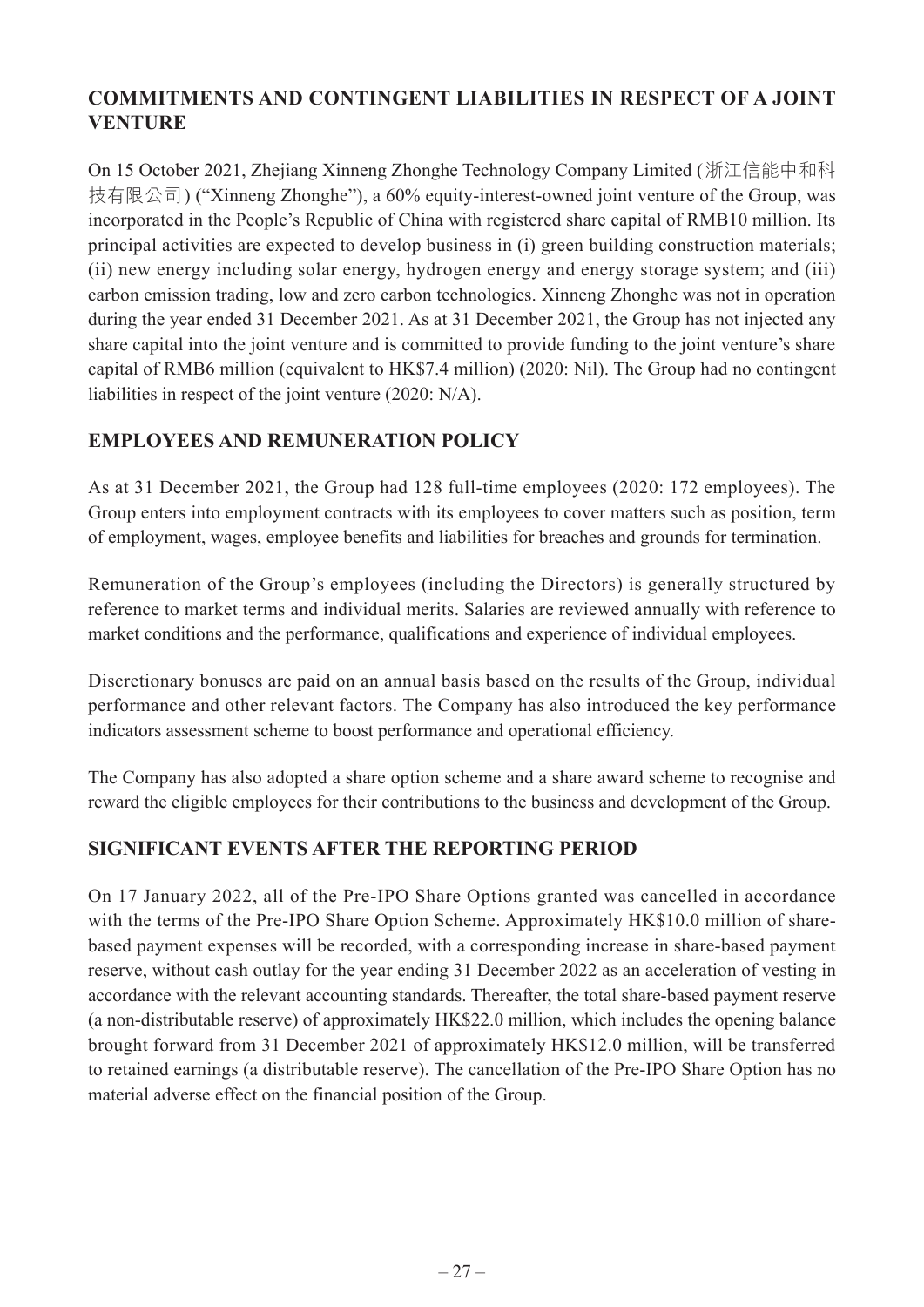# **CORPORATE GOVERNANCE AND OTHER INFORMATION**

### **Corporate Governance Practices**

The Group is committed to maintaining high standards of corporate governance to safeguard the interests of the Shareholders and to enhance corporate value and accountability. The Company has adopted the Corporate Governance Code (the "CG Code") set out in Appendix 14 to the Rules Governing the Listing of Securities on the Stock Exchange (the "Listing Rules") as its own code of corporate governance. To the best knowledge of the Directors, the Company had complied with the applicable code provisions as set out in the CG Code throughout the Year, except the following deviation:

### **Code provision C.2.1**

Under code provision C.2.1 of the CG Code, the roles of the chairman and the chief executive officer should be separate and should not be performed by the same individual. On 10 November 2021, Mr. Mak Kim Hung resigned as the chief executive officer of the Company. On 30 December 2021, Mr. Kwan Kam Tim, the chairman of the Board, has been appointed as the chief executive officer of the Company. Between 10 November 2021 and 30 December 2021, the Company has not appointed a chief executive officer and the roles and functions of the chief executive officer have been performed by all the executive Directors collectively.

### **Code provision C.6.2**

Pursuant to code provision C.6.2 of the CG Code, a board meeting should be held to discuss the appointment of the company secretary and the matter should be dealt with by a physical board meeting rather than a written resolution. The appointment of a joint company secretary of the Company in August 2021 was dealt with by a written resolution. The Board considers that, prior to the execution of the written resolution to appoint the joint company secretary, all Directors were individually consulted on the matter without any dissenting opinion and the matter does not need to be approved by a physical board meeting instead of a written resolution.

The Company will continue to review and enhance its corporate governance practices to ensure compliance with the CG Code. Further information about the corporate governance practices of the Company will be set out in the annual report of the Company for the year ended 31 December 2021.

### **Purchase, Sale or Redemption of the Company's Listed Securities**

Neither the Company, nor any of its subsidiaries, had purchased, sold or redeemed any of the Company's listed securities during the Year.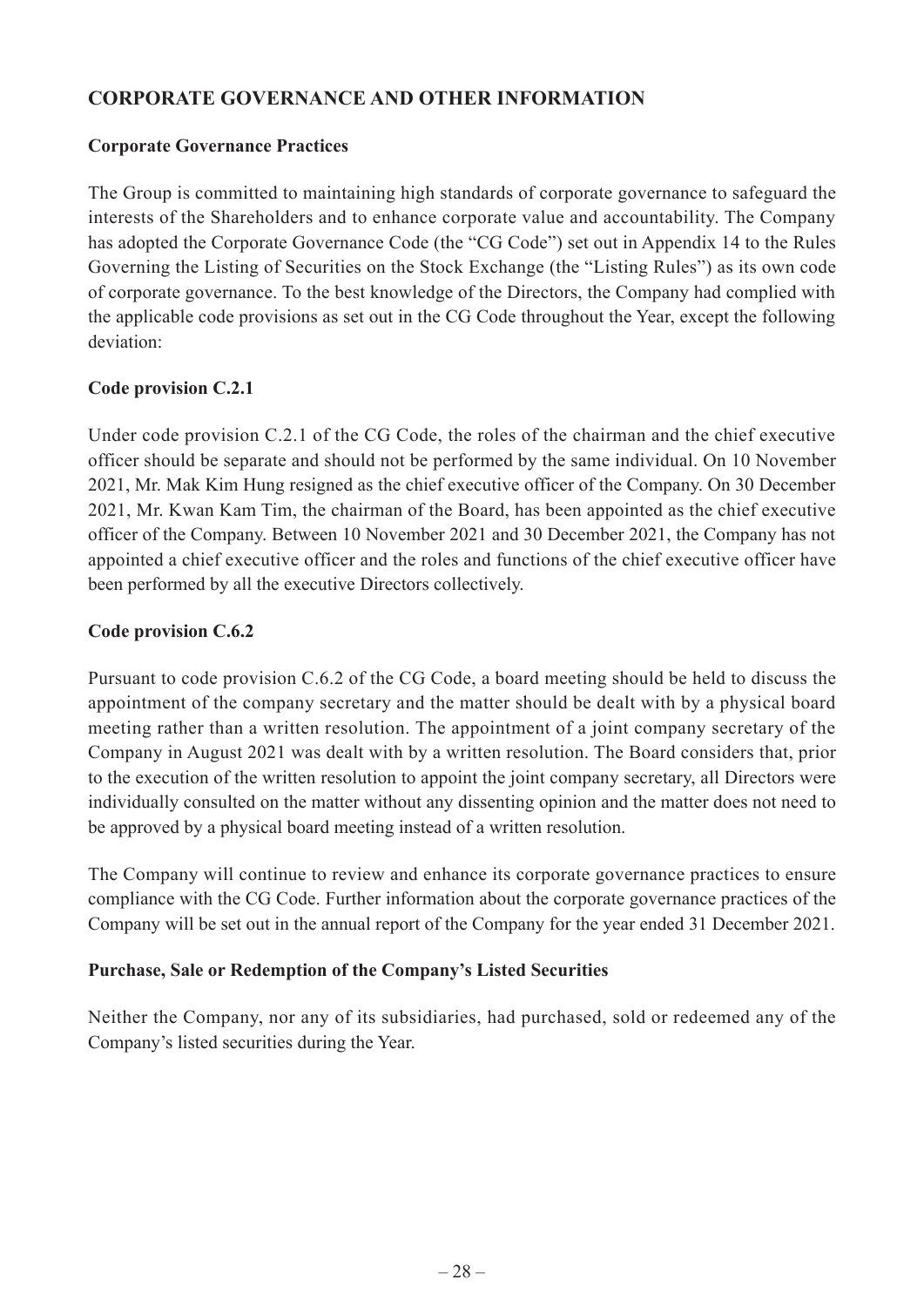### **Model code for securities transactions by directors**

The Company has adopted the Model Code for Securities Transactions by Directors of Listed Issuers (the "Model Code") as its own code of conduct regarding Directors' securities transactions. Having made specific inquiries with all the Directors, each of the Directors has confirmed that he/ she has complied with the Model Code during the Year.

# **ANNUAL GENERAL MEETING**

It is proposed that the forthcoming annual general meeting of the Company (the "AGM") will be held on Friday, 27 May 2022. The notice of AGM will be published and delivered to the Shareholders in due course.

# **FINAL DIVIDEND**

The Board does not recommend payment of final dividend for the Year.

### **Closure of Register of Members**

The register of members of the Company will be closed from Tuesday, 24 May 2022 to Friday, 27 May 2022 (both days inclusive), during which period no transfer of Shares will be registered, for purpose of determining the right to attend and vote at the AGM. All transfer of the Company's shares together with the relevant share certificates must be lodged with the Company's branch share registrar and transfer office in Hong Kong no later than 4:30 p.m. on Monday, 23 May 2022 in order for the holders of the shares to qualify to attend and vote at the AGM or any adjournment thereof.

### **AUDIT COMMITTEE**

The audit committee of the Company (the "Audit Committee") comprises three independent non-executive directors of the Company with written terms of reference in accordance with the requirements of the Listing Rules. The Audit Committee has reviewed and has agreed with the auditor of the Company on the Group's audited final results for the year ended 31 December 2021.

# **SCOPE OF WORK OF PRICEWATERHOUSECOOPERS**

The figures in respect of the Group's consolidated statement of financial position, consolidated income statement, consolidated statement of comprehensive income, and the related notes thereto for the Year as set out in this announcement have been agreed by the Group's auditor, PricewaterhouseCoopers ("PwC"), to the amounts set out in the Group's audited consolidated financial statements for the year. The work performed by PwC in this respect did not constitute an assurance engagement in accordance with Hong Kong Standards on Auditing, Hong Kong Standards on Review Engagements or Hong Kong Standards on Assurance Engagements issued by the Hong Kong Institute of Certified Public Accountants and consequently no assurance has been expressed by PwC in this announcement.